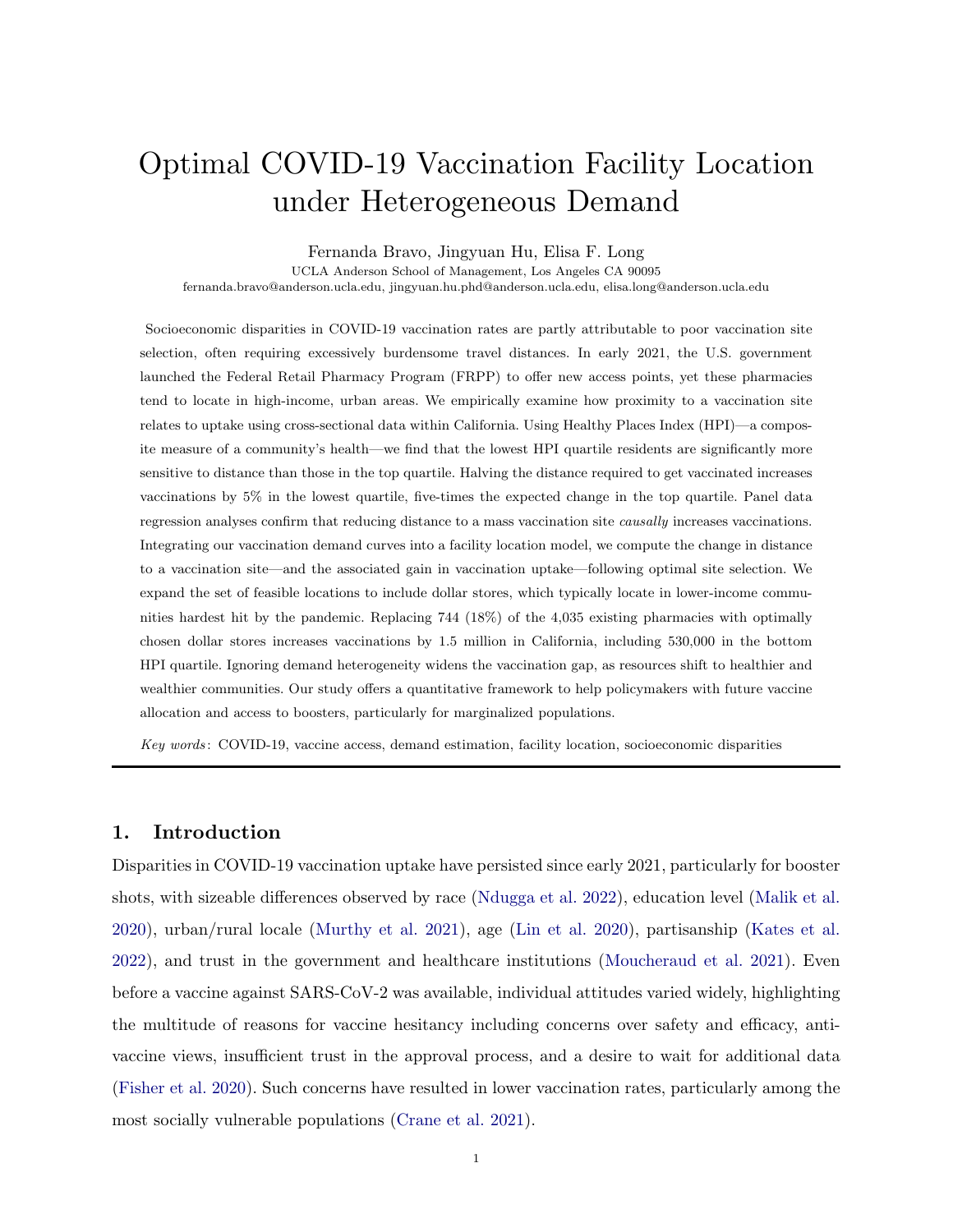Policy interventions aiming to increase vaccinations typically focus on one of three areas: better messaging [\(Chevallier et al.](#page-17-4) [2021\)](#page-17-4), behavioral nudges [\(Dai et al.](#page-17-5) [2021\)](#page-17-5), or improved logistics. Vaccination logistics includes healthcare worker training, vaccine storage and inventory management, mass vaccination site selection [\(Bertsimas et al.](#page-16-0) [2022\)](#page-16-0) and operations. Seeking to expand COVID vaccination access points, in early 2021, the U.S. government launched the Federal Retail Pharmacy Program (FRPP), a partnership with 21 national pharmacy chains and independent pharmacy networks. As of June 2022, more than 253 million doses have been administered through FRPP, across 41,000 retail locations [\(CDC 2022\)](#page-19-0).

A geospatial analysis found that half of all Americans live within one mile of a COVID vaccination site, and 89 percent live within five miles [\(Berenbrok et al.](#page-16-1) [2021\)](#page-16-1). The required travel distance to a vaccination site, however, differs substantially across counties and by demographic group, with Blacks disproportionately more likely needing to drive at least ten miles to a vaccination site. These findings are perhaps unsurprising given the lack of retail pharmacies in rural areas [\(Hawryluk](#page-17-6) [2021,](#page-17-6) [Salako et al.](#page-18-4) [2018\)](#page-18-4) and predominantly Black and Hispanic neighborhoods [\(Guadamuz et al.](#page-17-7) [2021,](#page-17-7) [Qato et al.](#page-18-5) [2014\)](#page-18-5). A recent study of COVID vaccinations in Florida noted that Publix grocery stores—where one-quarter of all vaccinations were administered—are primarily located in higher income, older, and more White communities [\(Attonito et al.](#page-16-2) [2021\)](#page-16-2). In California, the Healthy Places Index (HPI) is a composite measure of a community's well-being based on education, income, housing, and other social determinants of health [\(Public Health Alliance of Southern California](#page-18-6) [2022\)](#page-18-6). Across the state, a major hurdle to get vaccinated is faced by the most vulnerable group: median distance to the nearest COVID vaccination site exceeds 10 km for residents in the bottom

<span id="page-1-0"></span>

Figure 1 Distance to the nearest vaccination site by Healthy Places Index in California

Note. Boxplot shows the distribution (25-50-75th percentiles) of Euclidean distance between each zip-code population centroid and the nearest FRPP pharmacy, with median values reported.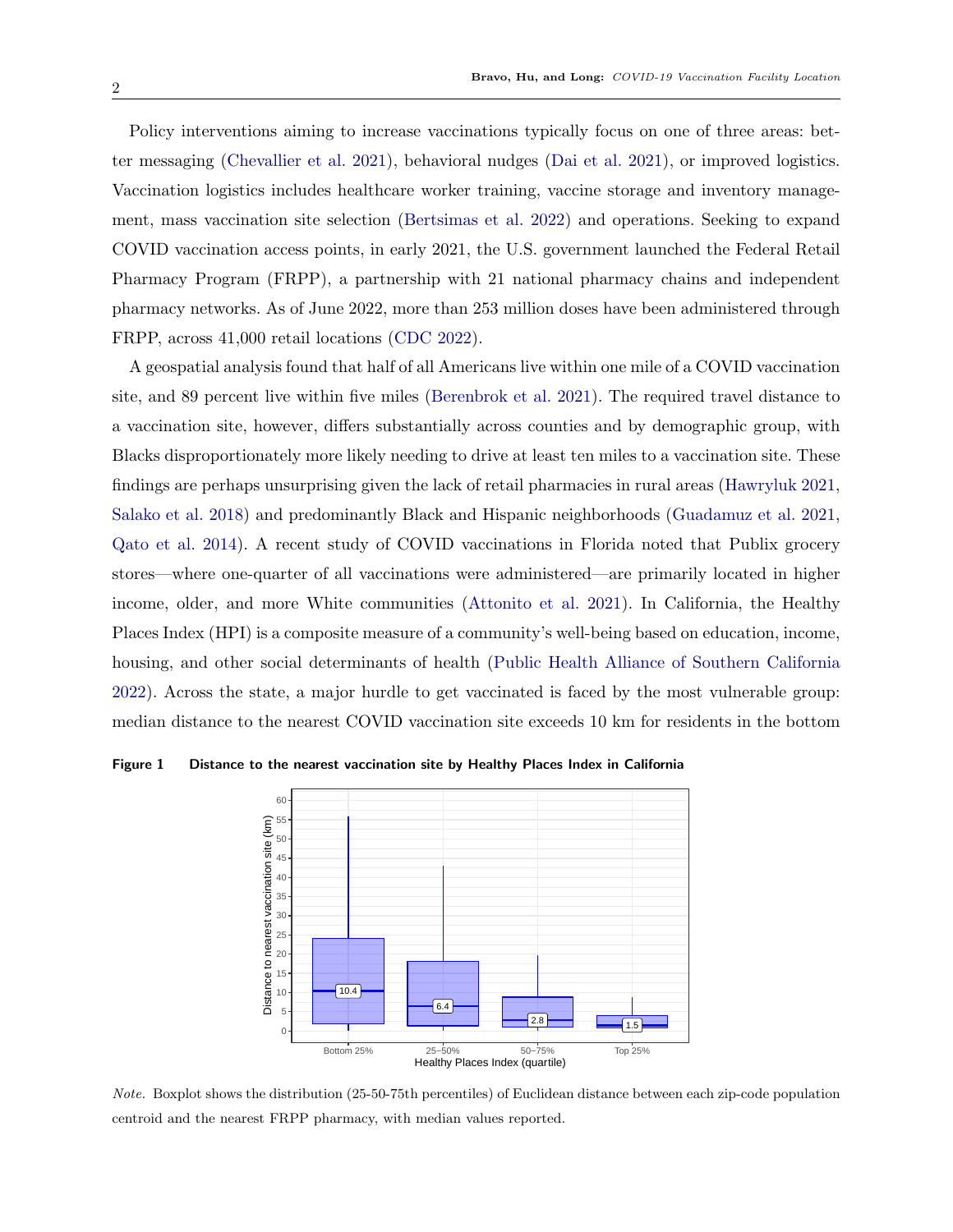quartile of HPI, compared to 1.5 km for the top quartile (Figure [1\)](#page-1-0). Additionally, more than  $10\%$ of households in the bottom HPI quartile lack access to an automobile, nearly double the rate in the top quartile [\(Public Health Alliance of Southern California](#page-18-6) [2022\)](#page-18-6).

Realizing these challenges, the CDC director and one of the country's largest discount retailers, Dollar General, confirmed reports of a potential partnership to administer COVID-19 vaccines at store locations. Widely popular for discounted prices and product selection, much of Dollar General's success has arisen from locating in places with little competition from other retailers [\(Wolfrath et al.](#page-19-1) [2018\)](#page-19-1). Dollar General operates more than 17,000 stores in 46 states (including 238 stores in California), nearly double the number of locations offering COVID vaccinations by the next largest private retailer, and 75% of its stores serve rural communities with fewer than 20,000 people [\(Bomey](#page-16-3) [2021,](#page-16-3) [Roberts](#page-18-7) [2021\)](#page-18-7). Two other discount chains, Dollar Tree and Family Dollar, each operate more than 7,000 stores nationwide (including 631 and 147 stores in California, respectively). Most importantly, these discount stores tend to locate in lower-income communities, precisely the areas most underserved by existing retail pharmacies (Figure [2\)](#page-2-0), creating a promising opportunity to improve vaccination access for low-income households [\(Chevalier et al.](#page-17-8) [2022\)](#page-17-8).

Since August 2021, Dollar General has joined health departments in California, Georgia, Kansas, Michigan, Ohio, South Carolina and Virginia to offer free vaccines to local residents by hosting clinics in their store parking lots. Through this effort, more than 5,300 vaccines were administered in 2021 [\(Dollar General](#page-17-9) [2021\)](#page-17-9). Although the ubiquity of dollar stores provides a broad set of alternative vaccination sites, it remains unclear to what extent adding these retail stores to the current vaccination program might improve uptake or reduce disparities. With the transition to excess vaccine supply in the U.S., finding alternative distribution channels for unvaccinated groups will be essential to mitigating future pandemic waves.

<span id="page-2-0"></span>

#### Figure 2 FRPP pharmacy vaccination sites and dollar stores (by national chain) in California, by HPI quartile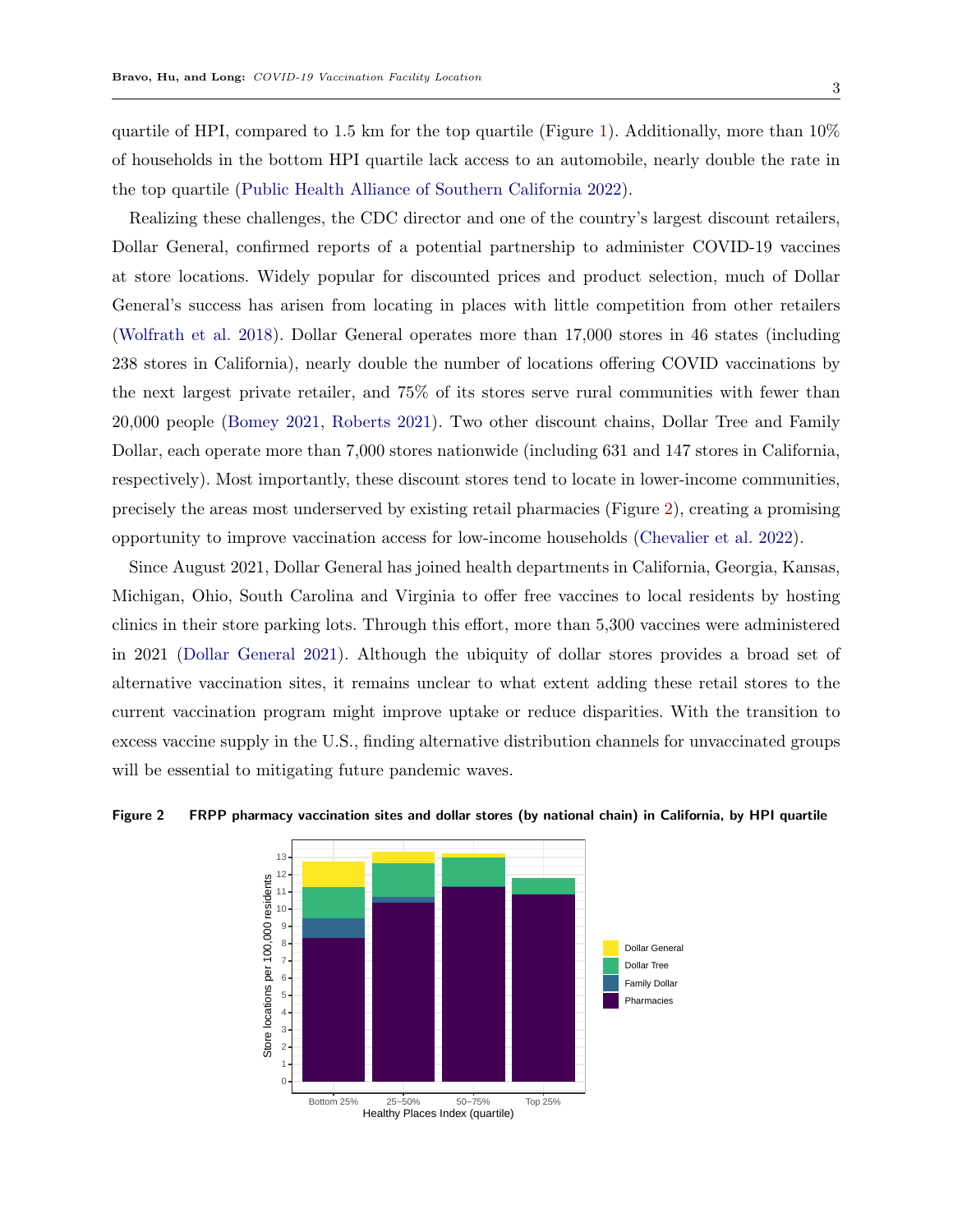The facility location problem has been extensively studied in the OM literature and within the healthcare context (see [Ahmadi-Javid et al.](#page-16-4)  $(2017)$  for a review), but limited research exists on optimally selecting vaccination sites during a pandemic. [Basciftci et al.](#page-16-5) [\(2021\)](#page-16-5) use robust optimization to select resource (e.g., vaccines and test kits) distribution centers under disease transmission and demand uncertainties. [Bertsimas et al.](#page-16-0) [\(2022\)](#page-16-0) similarly combine a predictive compartmental epidemic model with a high-level optimization model to assign populations to 100 mass vaccination sites across the U.S., with results robust to epidemic forecasting uncertainty. Relatedly, [Rastegar](#page-18-8) [et al.](#page-18-8) [\(2021\)](#page-18-8) consider a distribution and storage facility location problem with inventory decisions to equitably distribute influenza vaccines during the COVID-19 pandemic.

[Risanger et al.](#page-18-9) [\(2021\)](#page-18-9) examine equitable access to COVID-19 testing using an optimization model to maximize the number of individuals tested at their closest pharmacy and find that if COVID-19 testing was offered at all U.S. pharmacies, 94% of Americans would be within short distance of a testing site. This is a best-case scenario as testing site capacity is omitted and a homogeneous willingness-to-travel function is estimated using transportation data rather than testing data. Most related to our current study, [Chevalier et al.](#page-17-8) [\(2022\)](#page-17-8) calculate the distance to the closest vaccination site under FRPP and after hypothetically adding all Dollar General stores in 21 states. Using retail pharmacies exclusively provides a vaccination site within five miles of most Americans, but adding Dollar General stores would considerably reduce distances, particularly for low-income and minority households. Our work differs in that we explicitly estimate a heterogeneous vaccine demand function and formulate a math program to optimally select vaccination sites with limited capacity to maximize predicted vaccinations.

Several other empirical OM papers examine COVID-19 policies related to vaccination, testing, and social distancing. [Serra-Garcia and Szech](#page-18-10) [\(2022\)](#page-18-10) experimentally show that payment incentives increase stated intentions to be vaccinated and tested, and they document which groups are most responsive to these measures. Using state-level vaccine allocation and mobility data, [Zhong et al.](#page-19-2) [\(2021\)](#page-19-2) estimate that a one percent increase in COVID-19 vaccinations led to a 0.68% increase in public transit mobility, and the authors advocate for governments and transit agencies to revitalize public transportation in advance of demand recovery. Using smartphone location data, [Carranza](#page-17-10) [et al.](#page-17-10) [\(2022\)](#page-17-10) estimate the heterogeneous impact of social distancing orders on mobility and the predicted effect on new cases. They find that social distancing effectiveness varies significantly by socioeconomic status, with larger reductions in higher-income communities. Similarly, [Wang](#page-19-3) [\(2022\)](#page-19-3) compare U.S. states with and without stay-at-home orders and find that such mandates reduce new cases by 8% through reduced visits to grocery stores, retail locations, etc. In a related study, [Wang](#page-19-4) [\(2021\)](#page-19-4) find that stay-at-home orders are less effective in counties with more uninsured or less educated residents, as the orders are less useful at reducing essential work-related trips.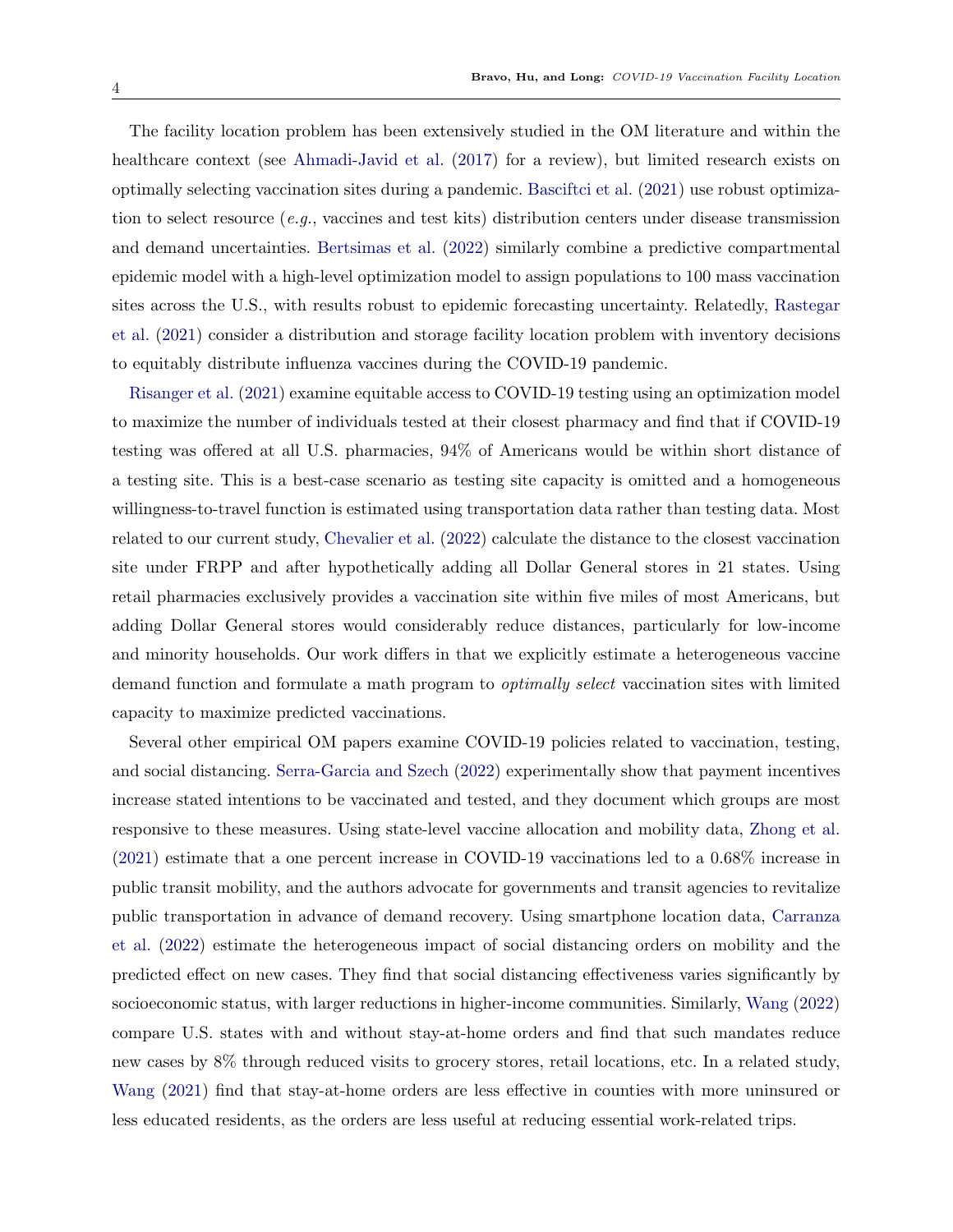In this paper, we investigate the heterogeneous effect of vaccination site proximity on uptake, and propose an alternative distribution channel—the use of dollar stores—to reduce vaccination inequalities. Our proposed facility location model identifies the optimal set of vaccination locations, without increasing the total number of sites, and quantifies the improvement in vaccination rates by socioeconomic group. The main contributions are as follows:

• Using cross-sectional data on COVID vaccinations by zip-code in California, we empirically examine the relationship between distance to a vaccination site and vaccination uptake, allowing for heterogeneous demand functions. These distance elasticities vary significantly by the Healthy Places Index (HPI), with less healthy/wealthy populations being much more sensitive to distance requirements. Halving the distance to a vaccination site from 2 km to 1 km, for example, is associated with nearly a 5% higher vaccination rate for the lowest HPI group and a minimal change for the highest HPI group. Panel data regression analyses confirm our main findings, but may be less generalizable as fewer vaccinations occurred at mass dispensing sites. Our study is the first to document a significant relationship between proximity to vaccination locations and uptake.

• Combining our estimated vaccination demand curves with a facility location model, we quantify the improvement in vaccine uptake with optimally selected vaccination sites using California as a test case. Expanding the feasible set of vaccination locations to include dollar stores, we optimally assign 8,000+ census tracts to one or more of the 5,000+ candidate sites using a mixed-integer program. To our knowledge, our study is the first to propose a data-driven mechanism to reduce disparities in COVID-19 vaccination access using a facility location optimization model.

• Solving the model using real store location and demographic data for California, the optimal solution replaces 18% of existing pharmacy vaccination sites, which tend to locate in higher-income areas, with dollar stores. This theoretically results in 1.5 million additional vaccinations, with more than one-third accruing to the lowest HPI group. Across the state, average distance to a vaccination site drops by 13%, and by 21% among the lowest HPI areas, significantly reducing inequalities, demonstrating how dollar stores could augment the existing network of pharmacy partners offering COVID vaccination. If we ignore our heterogeneous distance elasticities, the optimal solution shifts store locations to high HPI areas, further widening the vaccination gap by 5 percentage-points.

## <span id="page-4-0"></span>2. Demand Estimation

Despite observational evidence linking closer proximity to a COVID vaccination site with higher vaccination uptake [\(Berenbrok et al.](#page-16-1) [2021\)](#page-16-1), no prior study has empirically tested this hypothesis. Here, we empirically estimate the relationship between distance to a vaccination site and vaccination rates—a distance elasticity—controlling for key demographic covariates. Our empirical approach is twofold. First, we use cross-sectional data on vaccination rates by geographic area to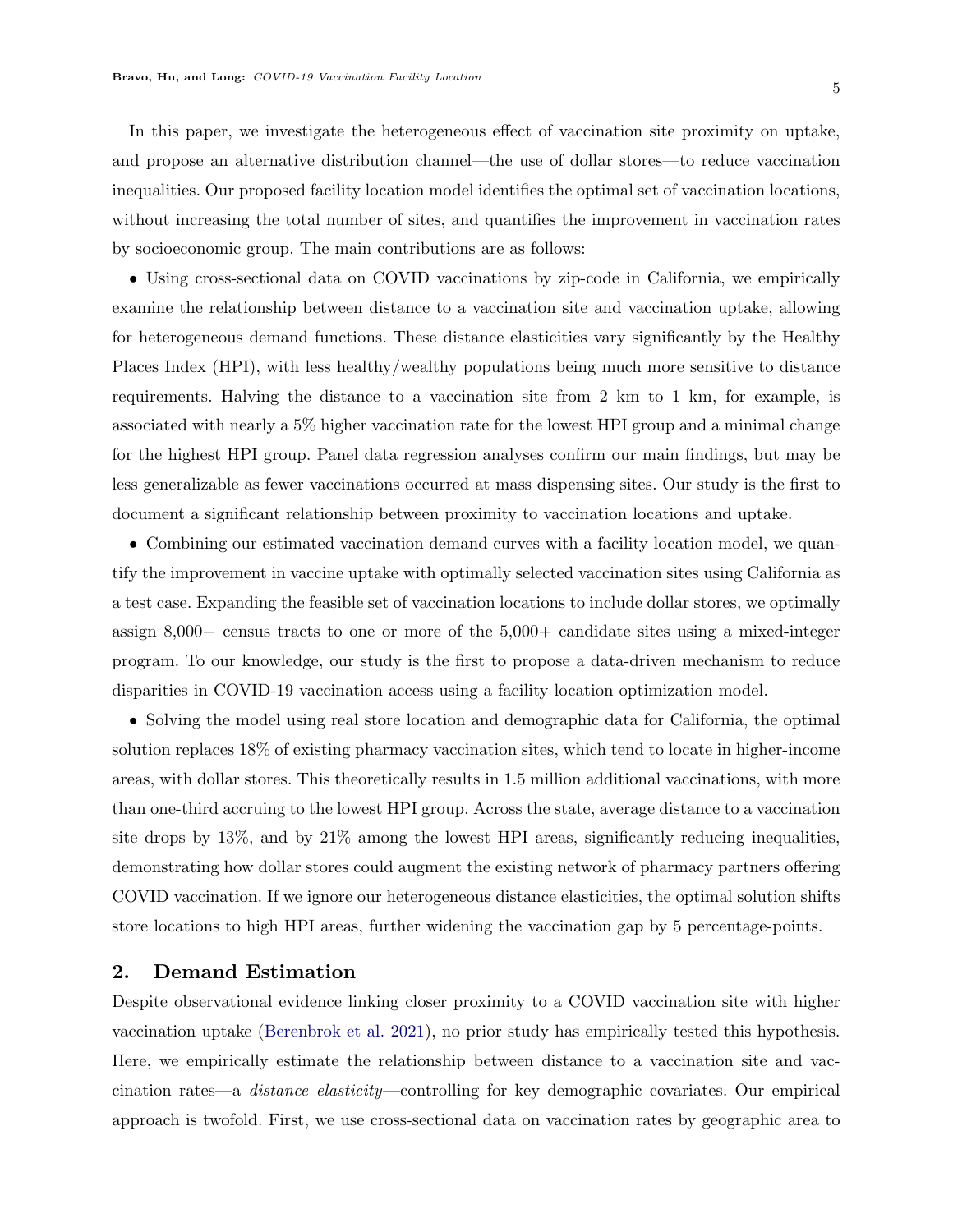examine whether distance to a FRPP pharmacy is predictive of vaccination rates, and whether distance elasticities vary by economic/health conditions of residents. To confirm that distance to a vaccination site indeed affects local vaccination rates, we perform a regression analysis on panel data in early 2021. Our identification strategy relies on variation in the opening dates of mass vaccination sites (e.g., Disneyland), which were mostly closed by mid-2021.

#### 2.1. Data

For our empirical analysis, we use the most granular population-level COVID vaccination data available: weekly vaccinations administered, by zip-code, for all of California. We merge this with location and demographic data from multiple sources. Appendix Table [A1](#page-7-0) gives summary statistics.

Vaccination locations. Location information including the geographic coordinates (latitude and longitude) of the 4,035 retail pharmacies in California participating in FRPP were scraped from <https://www.vaccines.gov/> as of June 2021. Locations and opening and closing dates of all mass vaccination sites were hand-assembled based on media reports and public search results (Appendix [A3\)](#page-22-0). Euclidean distances were computed between each vaccination site and the population centroid of each zip-code as reported by the [US Department of Housing and Urban Development](#page-19-5) [\(2021\)](#page-19-5).

For the facility location model (Section [3\)](#page-10-0), potential vaccination sites also include the three largest dollar store chains (Dollar General, Dollar Tree, and Family Dollar), which collectively operate 1,016 stores across California. Dollar store locations (latitude and longitude) were collected from [ScrapeHero](#page-18-11) [\(2021\)](#page-18-11).

Demographics. Demographic data were obtained from two sources. Our main demographic variable of interest, the Healthy Places Index (HPI), is a composite score that measures the wellbeing of a community constructed by the [Public Health Alliance of Southern California](#page-18-6) [\(2022\)](#page-18-6). Each geographic unit's HPI index is based on a weighted score across eight domains: socioeconomics, education, health care access, housing, neighborhood conditions, pollution/clean air, social factors, and transportation access [\(Maizlish et al.](#page-18-12) [2019\)](#page-18-12). We grouped each region into HPI quartiles, where the top 25% represents the healthiest regions and the bottom 25% denotes the least healthy.

Additional demographic data were obtained from the 2019 American Community Survey [\(US](#page-18-13) [Census Bureau](#page-18-13) [2019\)](#page-18-13). Key variables include race/ethnicity, unemployment rate, poverty rate, college graduation rate, median household income, median home value, population, population density, and health insurance status.

Vaccination rates. Weekly COVID-19 vaccination data, by zip-code, were obtained from the [California Department of Public Health](#page-17-11) [\(2021\)](#page-17-11). Our main outcome variable is the proportion of the population over age 12 who are fully vaccinated as of March 1, 2022. In secondary analysis with panel data, we examine the proportion newly vaccinated each week from January to May 2021.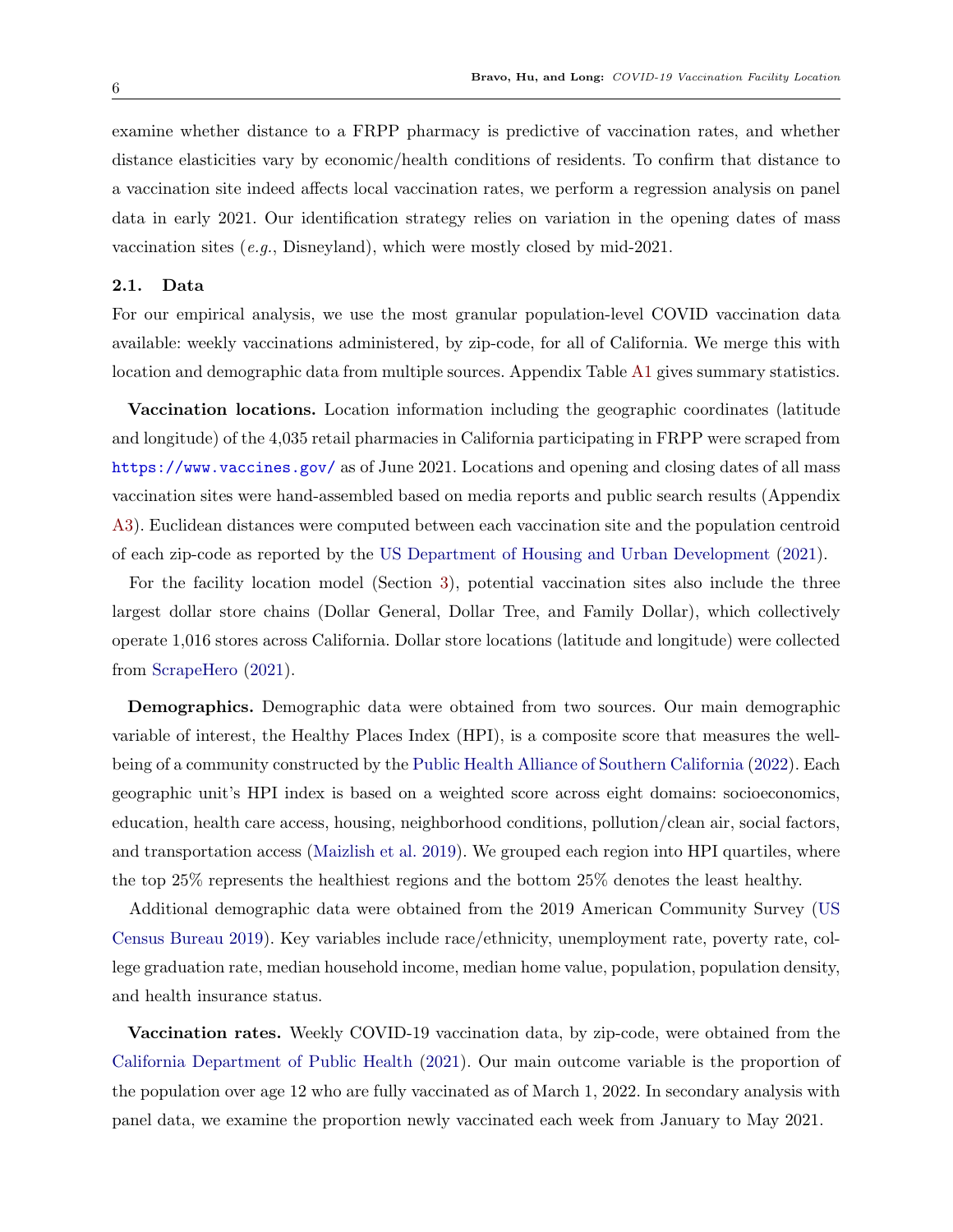<span id="page-6-0"></span>

Figure 3 COVID vaccination rates as of March 1, 2022 by HPI quartile

Note. Each circle denotes a California zip-code and the boxplot shows the distribution (25-50-75th percentiles) of vaccination rates. Euclidean distance is calculated between each zip-code population centroid and the nearest FRPP pharmacy. Each panel corresponds to a quartile of the California Healthy Places Index (HPI).

#### 2.2. Empirical Specifications

In California, wide variability exists in both COVID vaccination rates and distance to the nearest vaccination site. As of June 1, 2021, for instance, full vaccination rates averaged 50% across the state's 1,764 zip-codes, with an interquartile range of 37% to 65%, a gap that persisted into mid-2022. Distance to the nearest FRPP vaccination site averaged 10.2 km, but also widely varied with an interquartile range of 1.1 km to 14.8 km, and reaching a maximum of 98.9 km.

Examining the raw data, Figure [3](#page-6-0) highlights two key observations. First, a sizeable vaccination gap exists between residents of the most healthy (HPI top 25%, right panel) and least healthy (HPI bottom 25%, left panel) communities. Second, vaccination inequalities widen as distance to a site increases, particularly for those living in the least healthy communities (HPI bottom 25%).

Utilizing cross-sectional data on vaccination rates by zip-code, we estimate to what extent closer proximity to a retail pharmacy vaccination site correlates with higher vaccination rates. We first use a simple log-linear regression model:

$$
Vaccinated_i = \beta_0 + \beta_1 LogDistance_i + \varepsilon_i \tag{1}
$$

The dependent variable,  $Vaccinated_i$ , is the proportion of the population aged 12 and older in zip-code i who are fully vaccinated as of March 1, 2022. Our main independent variable of interest,  $LogDistance_i$ , is the natural-log distance from the population centroid of zip-code i to the nearest retail pharmacy vaccination site.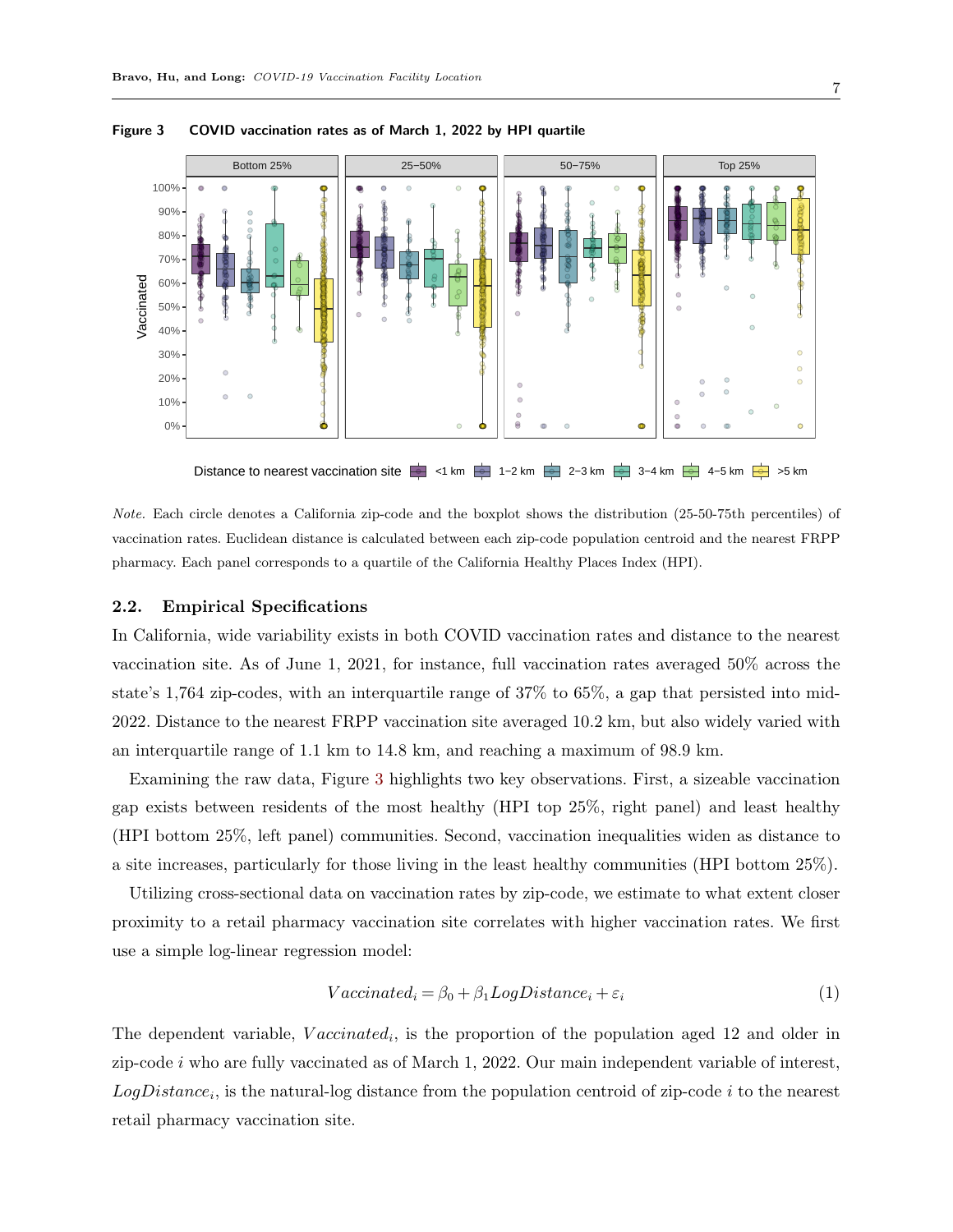Next, we add a categorical variable for HPI quartile:

$$
Vaccinated_i = \beta_0 + \beta_1 LogDistance_i + \beta_2 HPI_i + \varepsilon_i \tag{2}
$$

Finally, to test whether residents of less healthy communities are more sensitive to vaccination distance, we include an interaction term between HPI and log-distance:

$$
Vaccinated_i = \beta_0 + \beta_1 LogDistance_i + \beta_2 HPI_i + \beta_3 LogDistance_i \times HPI_i + \varepsilon_i
$$
 (3)

As a robustness check, we also include demographic control variables at the zip-code level. Although collinear with some of the inputs to HPI, these covariates capture the within-HPI quartile variation in demographics, health insurance status, and other factors. Full results are available in Table [A2.](#page-11-0)

### 2.3. Distance-to-site and Vaccination Uptake

Table [1,](#page-7-0) regression (1) reports the unadjusted coefficient estimate of -0.069 ( $p < 0.001$ ), suggesting that a 100% increase in distance to vaccination site corresponds to a 4.8 percentage-point decrease  $(-0.069 \times ln(2) = -0.048)$  in vaccination rates, across all California residents, on average. Regression (2) confirms that vaccination rates increase with HPI, even after accounting for proximity

|                                                                                                                                                              | Dependent variable: Fraction Fully Vaccinated |                   |                                                   |                               |                                                   |                               |  |  |
|--------------------------------------------------------------------------------------------------------------------------------------------------------------|-----------------------------------------------|-------------------|---------------------------------------------------|-------------------------------|---------------------------------------------------|-------------------------------|--|--|
|                                                                                                                                                              |                                               | $\left( 1\right)$ |                                                   | $\left( 2\right)$             |                                                   | $\left( 3\right)$             |  |  |
| Independent variable                                                                                                                                         | Coef.                                         | Std. error        | Coef.                                             | Std. error                    | Coef.                                             | Std. error                    |  |  |
| Log-distance to nearest site                                                                                                                                 | $-0.069***$                                   | (0.004)           | $-0.055***$                                       | (0.004)                       | $-0.016$                                          | (0.008)                       |  |  |
| HPI quartile 4 (most healthy)<br>HPI quartile 3<br>HPI quartile 2<br>HPI quartile 1 (least healthy)                                                          |                                               |                   | Ref.<br>$-0.097***$<br>$-0.130***$<br>$-0.193***$ | (0.014)<br>(0.014)<br>(0.014) | Ref.<br>$-0.077***$<br>$-0.097***$<br>$-0.146***$ | (0.015)<br>(0.012)<br>(0.014) |  |  |
| Log-distance $\times$ HPI quartile 4<br>Log-distance $\times$ HPI quartile 3<br>Log-distance $\times$ HPI quartile 2<br>Log-distance $\times$ HPI quartile 1 |                                               |                   |                                                   |                               | Ref.<br>$-0.039**$<br>$-0.047***$<br>$-0.053***$  | (0.012)<br>(0.011)<br>(0.010) |  |  |
| Constant                                                                                                                                                     | $0.755***$                                    | (0.005)           | $0.847***$                                        | (0.010)                       | $0.826***$                                        | (0.010)                       |  |  |
| Observations<br>F-stat<br>$\mathbf{R}^2$<br>Adjusted $\mathbb{R}^2$                                                                                          | 1,750<br>352.5<br>0.193<br>0.192              |                   | 1,750<br>126.8<br>0.264<br>0.263                  |                               | 1,750<br>76.9<br>0.276<br>0.273                   |                               |  |  |

<span id="page-7-0"></span>Table 1 Predictors of COVID vaccination rates as of March 1, 2022 per zip-code in California

Note. Log-distance is calculated from each zip-code's population centroid to the nearest vaccination site at a retail pharmacy. HPI refers to the California Healthy Places Index. Robust standard errors are reported in parentheses. Significance levels:  $*p<0.05$ ;  $*p<0.01$ ;  $**p<0.001$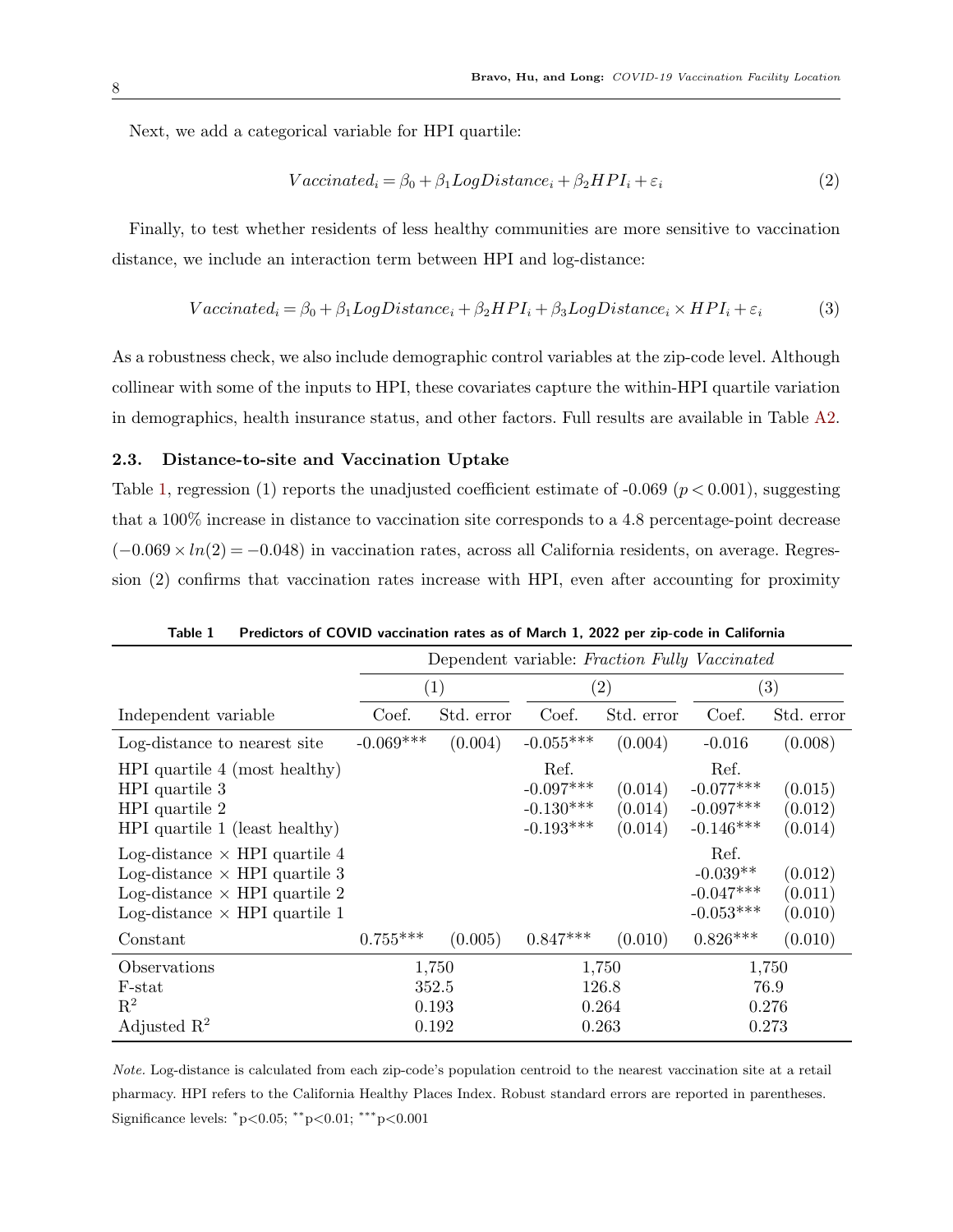to a vaccination site. The interaction terms in regression (3) are statistically significant and economically meaningful: residents of less healthy communities have greater reductions in vaccination rates as distance to a site increases, as denoted by the more negative interaction coefficients for lower HPI quartiles. Doubling the distance required to get vaccinated corresponds to nearly a 5 percentage-point  $(p < 0.001)$  drop in vaccinations for HPI quartile 1, nearly five-fold the expected change for HPI quartile 4. Figure [4](#page-8-0) gives adjusted vaccination rates and 95% confidence intervals, by HPI quartile and distance to the nearest site, using predicted margins under regression (3).

After controlling for key demographics including population density—a strong proxy for urban or rural locale—the interaction terms for HPI and distance remain significant  $(p < 0.01)$  and follow a similar pattern (Appendix Table [A2\)](#page-11-0). Vaccination elasticities with respect to distance are significantly steeper for lower income, less healthy populations.

The preceding evidence demonstrates a strong correlation between distance to a vaccination site and vaccination uptake. One threat to this model specification is if the set of pharmacies included in FRPP was selected in a manner that is correlated (ex ante) with both the propensity to get vaccinated and HPI—beyond the set of observable demographic variables. This seems unlikely as many participating locations were part of a national chain  $(e.g.,\text{CVS},\text{Walgreens})$ , which opened store locations well in advance of the COVID vaccine gaining FDA-approval. While retail pharmacies do tend to locate in higher income, more urban communities, including additional demographic controls still upholds our main findings.

<span id="page-8-0"></span>

Figure 4 Adjusted COVID vaccination rates as of March 1, 2022 by distance to vaccination site and HPI quartile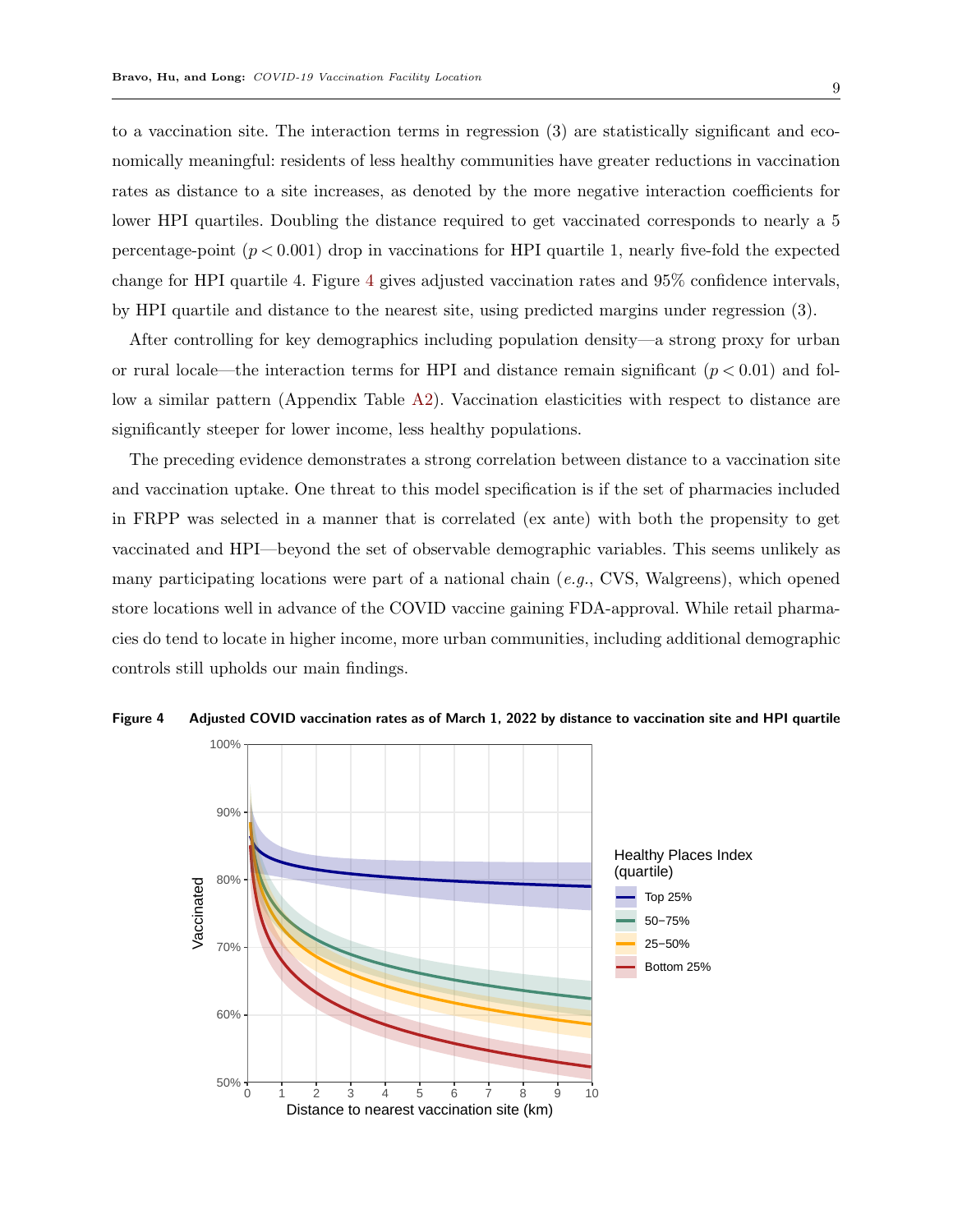#### 2.4. Mass Vaccination Sites

To further test whether distance to an available vaccination site causally affects vaccination rates, we perform a similar regression analysis using panel data on weekly vaccinations between January and May 2021. Since there is no variation in the opening dates of pharmacies participating in FRPP, we instead examine mass vaccination sites, known as super points of dispensing (PODs). Over this time period, 26 PODs began operating across California, with wide variation in locations and opening dates (Appendix Table [A3\)](#page-22-0). We assume the following specification:

$$
NewlyVacinated_{it} = \beta_0 + \beta_1 LogDistancePOD_{it} + \beta_2 Vaccinated_{it-1} + \alpha_i + \omega_t + \varepsilon_{it} \tag{4}
$$

where  $NewlyVacinated_{it}$  is the proportion of the population aged 12 and older in zip-code i who are newly vaccinated during week t. The variable  $LogDistancePOD_{it}$  is the natural-log distance from the population centroid of zip-code  $i$  to the nearest super POD that is open during week  $t$ . Vaccinated<sub>it−1</sub> is a lagged variable for the cumulative proportion of the population aged 12 and older in zip-code i who are vaccinated by week  $t-1$ . We include this term because as the cumulative vaccination level increases over time, the remaining pool of unvaccinated individuals eligible for vaccination shrinks. We include two-way fixed effects for zip-code i  $(\alpha_i)$  and week  $t(\omega_t)$ .

Results are given in Appendix Table [A4.](#page-22-1) We again find that the proportion of residents newly vaccinated each week significantly decreases ( $\beta_1 = -0.00102$ ,  $p < 0.01$ ) as distance to an open POD increases. Further, as more residents of a zip-code become vaccinated, the rate of new vaccinations diminishes  $(\beta_2 = -0.0471, p < 0.001)$ , as expected, due to saturation.

While we focus on the period of January to May 2021, we include week fixed effects to capture temporal changes in the wider availability of COVID vaccines, updated vaccination eligibility criteria, or changing patterns in vaccine hesitancy. We exclude observations beyond May 1, 2021 as many mass vaccination sites were closed by then once the state transitioned to more pharmacybased vaccination provision. Of note, including geographic fixed effects controls for other potentially confounding variables such as population density, transportation access, and resident political leanings. Here, we only capture changes in vaccination rates—within each zip-code—as the result of a new mass vaccination site opening or closing.

Although the model performs well  $(R^2 = 0.584)$ , this is mainly due to the two-way fixed effects. Within  $R^2 = 0.027$ , indicating that variation in distance to mass sites very modestly predicts vaccination rates, in accordance with evidence that most California residents ultimately received a COVID vaccination elsewhere. Together with the cross-sectional analysis for all pharmacy-based COVID vaccination sites in California, the panel data regressions provide compelling evidence demonstrating that closer proximity to a vaccination site boosts uptake.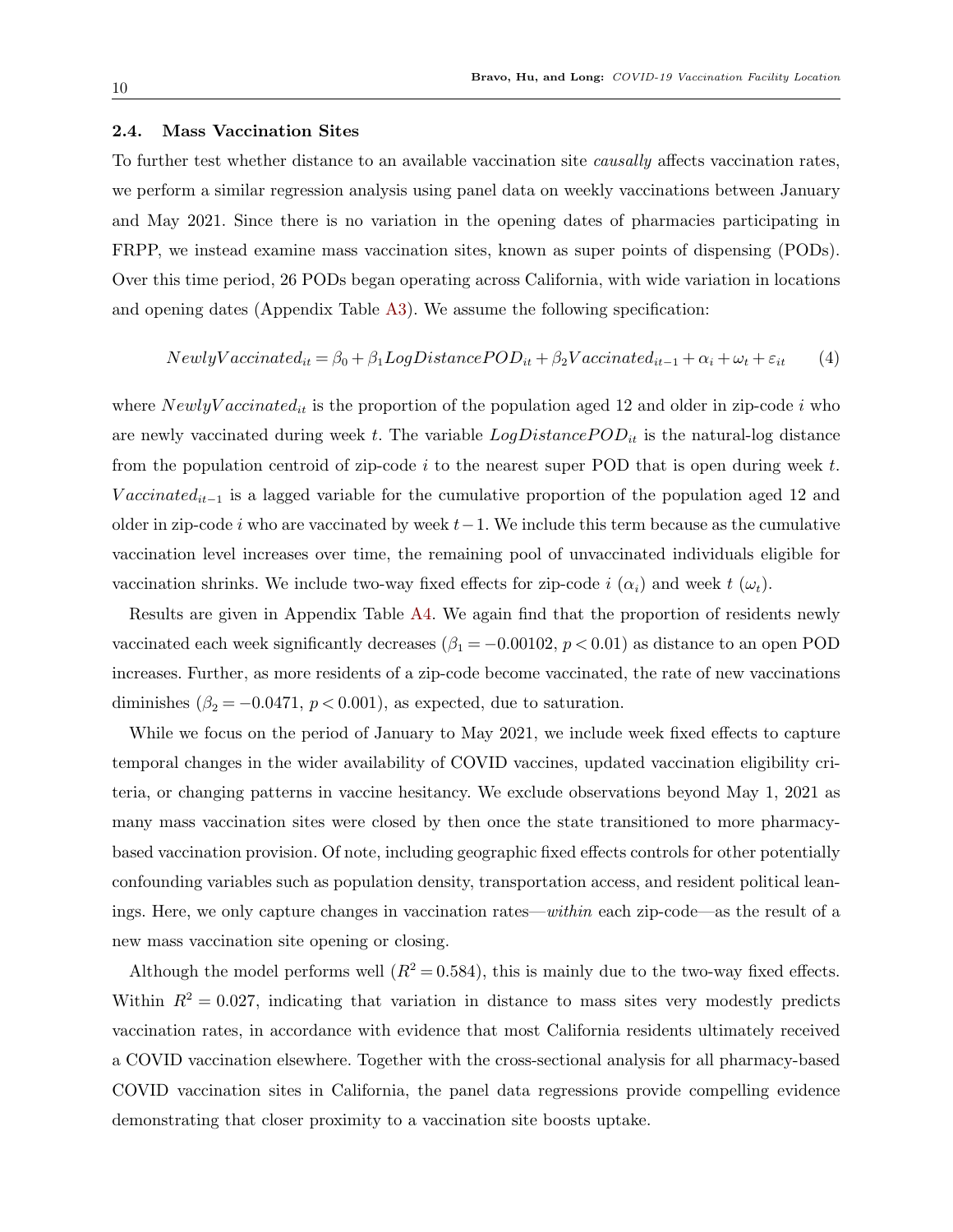## <span id="page-10-0"></span>3. Vaccination Location Model

Using an optimization framework, we quantify the potential gain in vaccinations achieved by substituting dollar stores with some existing retail pharmacies. Specifically, we develop a vaccination facility location model that decides which sites to operate and how to allocate capacity to different geographic regions—i.e., number of vaccine doses reserved for a region—with the goal of maximizing the number of vaccinations administered under the demand model estimated in Section [2.](#page-4-0)

Let us consider  $\mathcal I$  as the set of geographic regions (e.g., census tracts or zip-codes) and  $\mathcal J$  as the set of possible vaccination sites. We consider a fixed number of active sites  $N$ , each with limited vaccine supply  $K$ . The latter assumption can be easily relaxed. Each region includes a population of  $p_i$ ,  $\forall i \in \mathcal{I}$  residents and the distance between region i and vaccination site j is  $d_{ij}$ ,  $\forall i \in \mathcal{I}$ ,  $j \in \mathcal{J}$ .

To obtain a reasonable assignment that captures individuals' typical preferences for visiting their local pharmacy, we assume that vaccine doses are reserved at one of the closest M sites to a region. In the base case, we assume  $M = 10$  but vary this in sensitivity analysis. Let  $I_{ij}^M$  be an indicator that equals 1 if vaccination site j is one of region is M closest sites, and 0 otherwise. To add flexibility in the assignment, we allow a region's demand to be satisfied by multiple sites.

In region i, the demand for vaccination  $V(d_{ij}, h_i)$  is defined as the fraction of the population seeking vaccination. We model demand as a function of both the distance to the assigned site  $d_{ij}$ and the region's demographic characteristics  $h_i$ , where  $h_i$  represents a multidimensional metric capturing population health, well-being, and socioeconomic status, such as HPI. As described in Section [2,](#page-4-0) we consider the estimated demand function  $V(d_{ij}, h_i)$  to be linear and decreasing in the log-distance. Lastly, we assume all vaccinations occur in a resident's home state, an assumption also imposed by [Bertsimas et al.](#page-16-0) [\(2022\)](#page-16-0).

The decision variables are:

$$
z_j = \begin{cases} 1 & \text{if vaccination site } j \in \mathcal{J} \text{ is active} \\ 0 & \text{otherwise} \end{cases}
$$
\n
$$
w_{ij} = \text{fraction of vaccine demand from region } i \in \mathcal{I} \text{ assigned to site } j \in \mathcal{J}
$$

The vaccination facility location problem is formulated as follows:

$$
\sum_{i \in \mathcal{I}} \sum_{j \in \mathcal{J}} p_i \hat{V}(d_{ij}, h_i) w_{ij} \tag{5}
$$

s.t. 
$$
\sum_{i \in \mathcal{I}} p_i \hat{V}(d_{ij}, h_i) w_{ij} \le z_j K, \ \ \forall j \in \mathcal{J}
$$
 (5a)

<span id="page-10-4"></span><span id="page-10-3"></span><span id="page-10-2"></span><span id="page-10-1"></span>
$$
\sum_{j \in \mathcal{J}} w_{ij} \le 1, \ \ \forall i \in \mathcal{I} \tag{5b}
$$

$$
w_{ij} \le I_{ij}^M, \quad \forall i \in \mathcal{I}, \forall j \in \mathcal{J}
$$
\n
$$
(5c)
$$

<span id="page-10-5"></span>
$$
\sum_{j \in \mathcal{J}} z_j = N \tag{5d}
$$

$$
w_{ij} \in [0, 1], \ z_j \in \{0, 1\} \tag{5e}
$$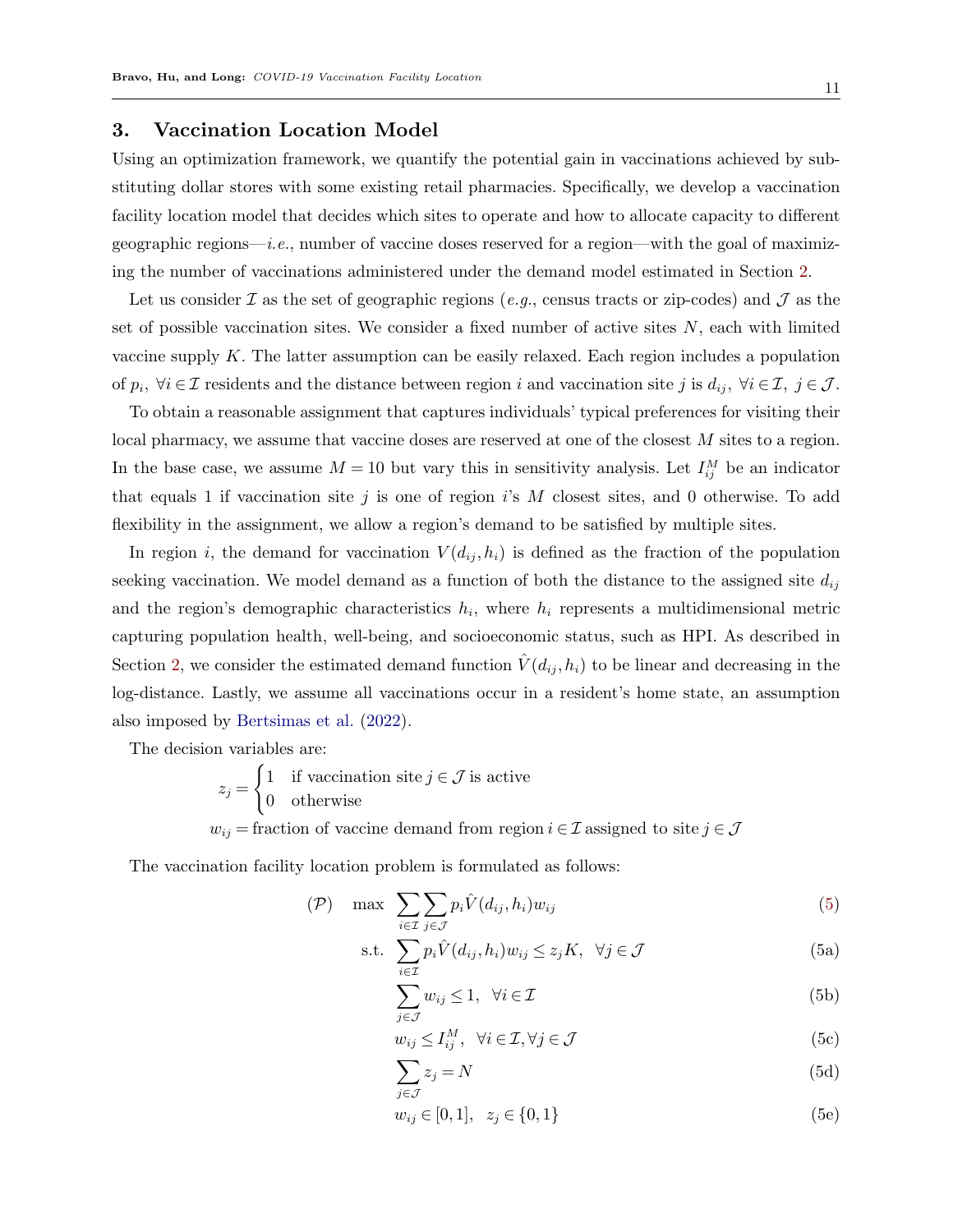The objective function [\(5\)](#page-10-1) maximizes aggregate vaccinations across all regions and their assigned vaccination site(s). Constraints  $(5a)$  ensure that total demand served by each vaccination site does not exceed its capacity, but we permit multiple vaccination sites to serve each region. Constraints [\(5b\)](#page-10-3) ensure that no more than a 100% of vaccine demand is assigned. Constraints [\(5c\)](#page-10-4) ensure that vaccines are reserved for vaccine-seeking residents within each region's M closest sites. Finally, constraint [\(5d\)](#page-10-5) imposes a total budget of N active vaccination sites in the state. This results in a mixed-integer program, where  $w_{ij}$  is a continuous variable between 0 and 1 and  $z_j$  is a binary decision variable. This is essentially a variation of the maximal covering location problem (MCLP) with an estimated heterogeneous coverage function [\(Church and ReVelle](#page-17-12) [1974\)](#page-17-12). We discuss additional assumptions in Appendix [B.](#page-4-0)

## <span id="page-11-1"></span>4. Results

We employ the estimated demand function in Table [1](#page-7-0) column (3), such that vaccination uptake depends on distance to the assigned site and HPI quartile. We compare two strategies: "Pharmacyonly", which utilizes only the pharmacies participating in FRPP, and "Pharmacy + Dollar", which considers a greater set of feasible sites including FRPP pharmacies and dollar stores. The total number of selected sites  $(N = 4, 035)$  and per-store capacity remain constant under both strategies. Table [2](#page-11-0) gives the number of predicted vaccinations under each strategy and by HPI quartile.

Under the Pharmacy-only strategy, we obtain a predicted vaccination rate slightly below the 70% maximum due to our assumption that residents can only be assigned to one of their tenth-closest locations, which leads to excess capacity at some sites. Under this solution, average vaccination rates vary widely by HPI, with a 16 percentage-point difference between the top and bottom HPI quartiles. This difference occurs for two reasons. First, residents of the top HPI quartile tend to live closer to existing pharmacy sites. Second, these residents are less sensitive to long distances

|                                                                             |                                | Vaccinations in millions ( $\%$ of population) |                                  |                                                                                  |            |  |  |  |  |
|-----------------------------------------------------------------------------|--------------------------------|------------------------------------------------|----------------------------------|----------------------------------------------------------------------------------|------------|--|--|--|--|
|                                                                             |                                | HPI quartile                                   |                                  |                                                                                  |            |  |  |  |  |
| Strategy                                                                    | All                            | Bottom $25\%$                                  | $25 - 50\%$                      | $50 - 75\%$                                                                      | Top $25\%$ |  |  |  |  |
| All residents<br>Pharmacy-only<br>$Pharmacy + Dollar$                       | 24.2 $(66\%)$<br>$25.7(70\%)$  | 5.33(58%)<br>$5.86(64\%)$                      | 6.47 (69%) 6.58 (70%) 6.79 (77%) | 6.10 (65\%) 6.29 (67\%) 6.48 (74\%)                                              |            |  |  |  |  |
| Walking distance $(< 1 \text{ km})$<br>Pharmacy-only<br>$Pharmacy + Dollar$ | 5.70 $(16\%)$<br>7.13 $(19\%)$ | 1.49 $(16\%)$<br>2.25(25%)                     |                                  | $1.65(18\%)$ 1.61 $(17\%)$ 0.95 $(11\%)$<br>$2.15(23\%)$ 1.85 (20\%) 0.87 (10\%) |            |  |  |  |  |

<span id="page-11-0"></span>Table 2 Total number of vaccinations under Pharmacy-only and Pharmacy + Dollar strategies

Note. Walking distance refers to census tracts assigned to a vaccination site within 1 km of the tract's population centroid. Number of closest feasible sites  $M = 10$ , and maximum achievable vaccination rate  $\gamma = 70\%$ .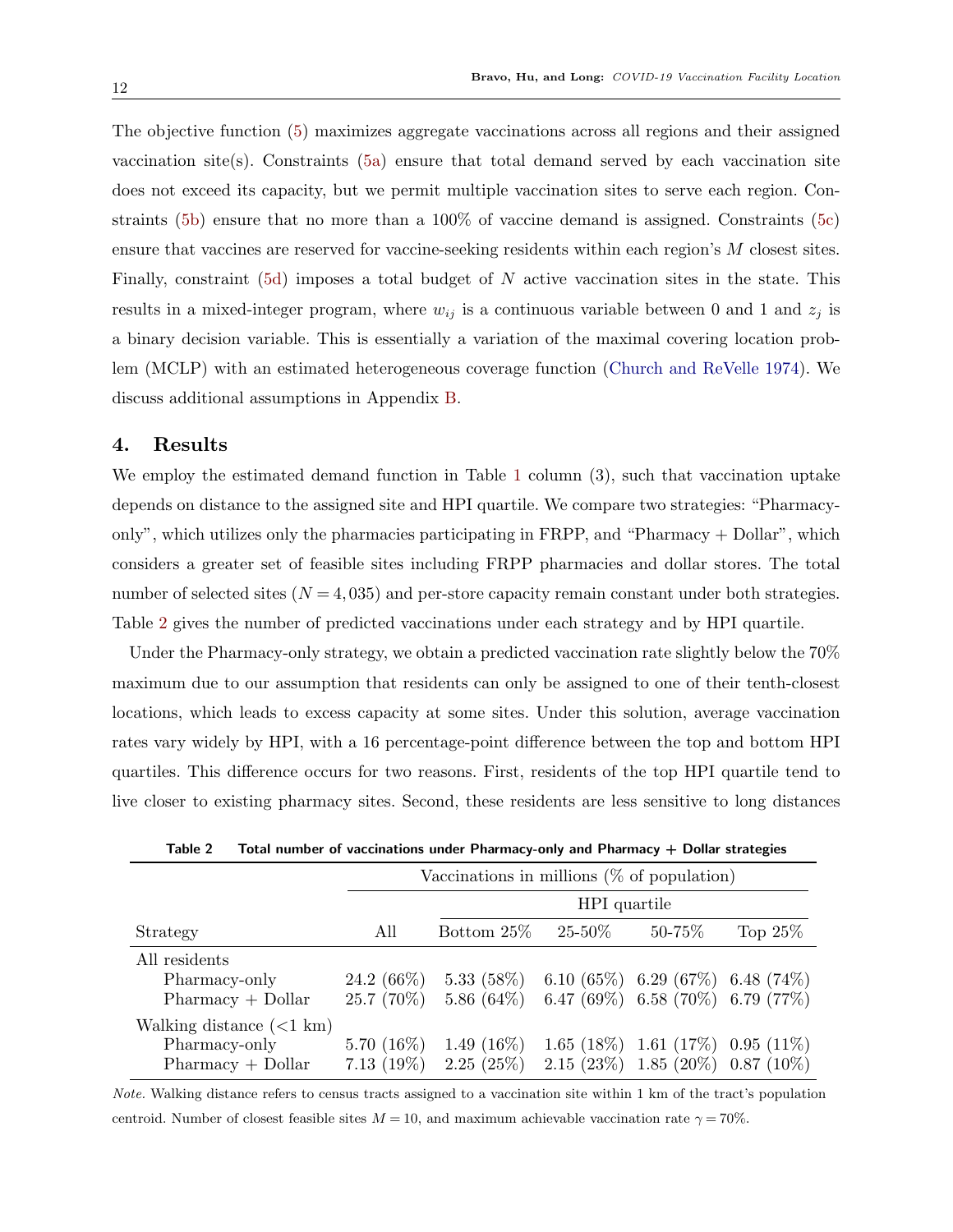and are thus willing to travel farther to be vaccinated. Figure [5](#page-12-0) shows the distance distribution by HPI quartile. Under the Pharmacy-only optimal assignment, residents in the bottom HPI quartile encounter 4% longer distance requirements, on average, relative to the top quartile. Although this difference may seem modest, residents in the bottom quartile are not only less likely to be vaccinated overall, they also face the steepest vaccination distance-elasticity (Figure [4\)](#page-8-0).

Adding dollar stores as alternative access points can partially alleviate these inequalities. The Pharmacy + Dollar strategy replaces 744 (out of 4,035) FRPP pharmacies with dollar stores, which collectively fulfill demand for 4.73 million residents, 18% of all vaccinations. Dollar stores' propensity to locate in more disadvantaged areas (see Figure [2\)](#page-2-0) makes them particularly wellpositioned to increase vaccinations in vulnerable areas—the exact locations with low uptake (see Figure [3\)](#page-6-0). Adding dollar stores as part of a vaccine delivery strategy shortens the average distance to a site by 20% (bottom HPI quartile), 17% (second HPI quartile), 13% (third HPI quartile), and 2% (top HPI quartile). This shift could theoretically result in 1.5 million additional vaccinations across California, of which 35% accrue to the bottom HPI quartile (Table [2\)](#page-11-0). Of note, although some geographic areas might be forced to travel farther under this strategy, the average distance to a site—and the number of people vaccinated—improves across all four HPI quartiles. This suggests that this policy improves overall efficiency of the vaccination site assignment problem rather than just shift resources from high-HPI regions to low-HPI communities.

In addition to improvements in the *average* distance to a vaccination site, the right tail of the distribution shrinks (Figure [5\)](#page-12-0), implying that dollar stores also offer closer vaccination access for the most pharmacy-isolated communities. The Pharmacy + Dollar strategy allows an additional 1.4 million people, a 25% increase, to be within walking distance (< 1 km) of a vaccination site. More than half of these predicted vaccinated individuals reside in low HPI areas and are thus less likely to have transportation access.



<span id="page-12-0"></span>Figure 5 Density of distance to site by census tract under the Pharmacy-only and Pharmacy + Dollar strategies Pharmacy Pharmacy+Dollar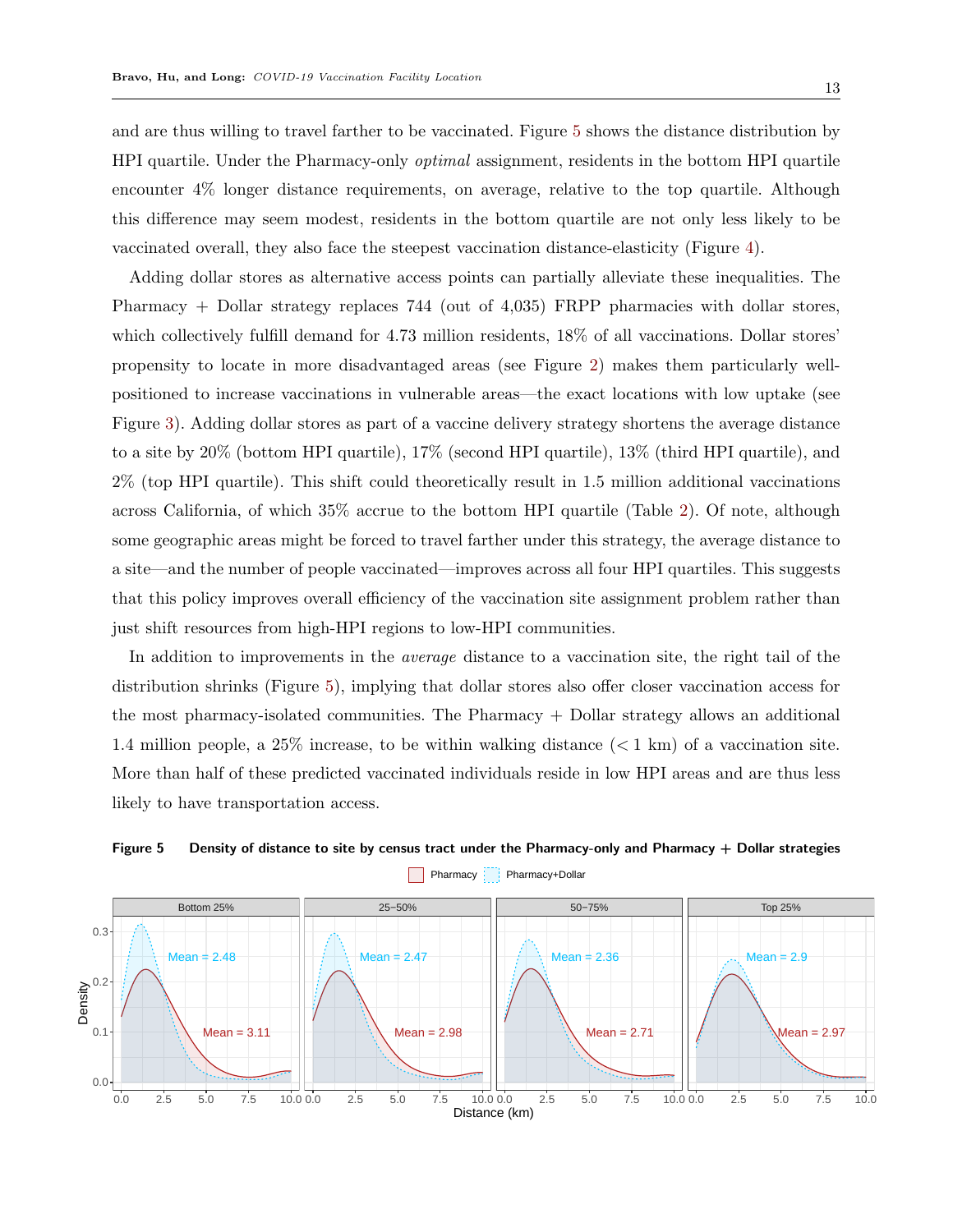At the county-level, more rural and less populated counties see a larger drop in average distance to the assigned site, with most counties experiencing an rise in vaccination rates when dollar stores replace some FRPP pharmacies (Figure [C1\)](#page-1-0). The greatest predicted gains occur in Los Angeles (+8% or 484,531 more vaccinations), Santa Clara (+17% or 164,551 more vaccinations), San Diego (+7% or 151,440 more vaccinations), Alameda (+17% or 132,236 more vaccinations), and Contra Costa  $(+16\%$  or 103,423 more vaccinations) (Figure [C2\)](#page-2-0). The additional vaccinations are due to increased capacity within the county, a better choice of locations, or a combination of both.

LA County sees a sizeable increase in vaccination sites selected under the Pharmacy + Dollar strategy: all 992 pharmacy sites remain active and 147 dollar stores are added. A map (Figure [C3\)](#page-6-0) shows the optimal set of dollar stores locating near low HPI areas in the San Fernando Valley, South Los Angeles, and San Gabriel Valley. A recent study by [Wisseh et al.](#page-19-6) [\(2021\)](#page-19-6) reports that one-quarter of census tracts in LA County are in pharmacy deserts—neighborhoods with no pharmacies within one mile in urban areas or ten miles in rural areas. In contrast to rural pharmacy deserts, many of these LA communities are densely populated, predominantly by Black and Hispanic residents, and frequently characterized by poverty, high crime, and fewer medical professionals serving the area. Pharmacy deserts often overlap with low HPI tracts, making dollar stores a viable option to fill the pharmacy void in these underserved communities and help close the vaccination gap [\(Katje](#page-17-13) [2021\)](#page-17-13). San Diego also sees significant gains in predicted vaccinations under this policy, with most of the 53 optimally selected dollar stores locating in the bottom two HPI quartiles (Figure [C4\)](#page-8-0).

For some counties, better locating vaccination sites is more important than increasing the number of vaccination access points. For example, Kern County, home to more than 800,000 Californians, obtains 1.3% more predicted vaccinations despite operating with 33 fewer vaccination sites  $(30$ new dollar stores but 63 fewer FRPP pharmacies). Another example is San Bernardino County, which replaces 76 FRPP pharmacies with 55 dollar stores, a net decrease of 21 sites, but reports virtually no change in vaccination numbers. Riverside County reports similar behavior with 102 fewer FRPP pharmacies but 51 additional dollar stores (Figure [C5\)](#page-12-0).

Although predicted vaccinations increase in aggregate under the Pharmacy + Dollar strategy, some counties nevertheless would see slightly fewer vaccinations under this policy (Figure [C2\)](#page-2-0). Orange County, the most negatively impacted county, would operate 34 new dollar stores but lose 69 FRPP pharmacies. Such consolidation would increase the average distance to a vaccination site from 1.4 km to 1.7 km, resulting in approximately 24,000 (1%) fewer vaccinations across the county. The optimally selected dollar stores, however, are concentrated in low HPI areas, improving proximity to a vaccination site for more vulnerable residents (Figure [C6\)](#page-27-0). We note that most tracts in Orange County belong to the top HPI quartiles. Based on our estimated distance elasticities, high HPI residents are less sensitive to distance, and thus, in reality, they may be more willing to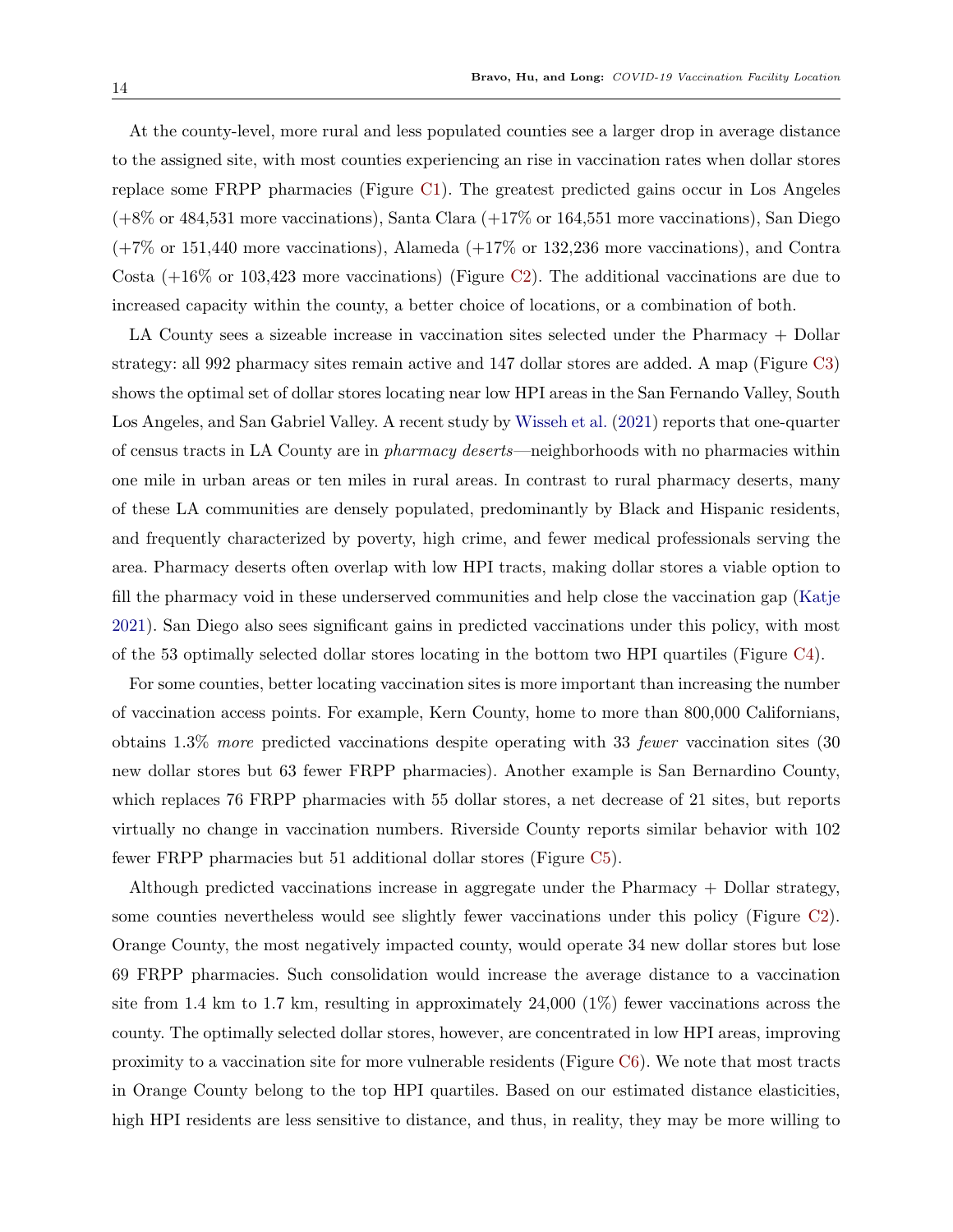travel farther to get vaccinated. Our model, however, does not permit such heterogeneous behavior, as we limit the assignment to the M closest vaccination sites for all geographic regions. If this assumption is relaxed, vaccination numbers climb back up, as expected.

We explore additional sensitivity analysis in Appendix [D.](#page-11-1) Our qualitative findings hold if perstore capacity and the number of feasible locations varies. Of note, when vaccination distance elasticities are assumed to be homogeneous across HPI quartiles (*i.e.*, using regression model  $(1)$ ) instead of (3)), the optimal solution shifts resources from lower HPI regions to higher HPI areas, further widening the vaccination gap. This highlights the importance of accounting for social and economic factors in the distribution and delivery of vaccines to ensure equity in access and increase uptake in the most vulnerable communities.

#### 4.1. Limitations and Future Work

Our study has several limitations. The demand estimation relies on zip-code level vaccination data in California, given the lack of more granular vaccination data in the state. Ideally, a full nationwide analysis would better estimate the causal effect of vaccination access  $(e.g.,$  distance to a site) on uptake and how it might vary by state, which could highlight new insights and policy implications. We use distance to the nearest FRPP pharmacy as a proxy for vaccine *access*; in reality, people may be vaccinated at a site farther from home, or a non-FRPP location (e.g., physician's office).

Our facility location model is implemented at the census tract-level and uses Euclidean distances between population-weighted centroids and vaccination sites to approximate travel distance, but this ignores within-tract spatial heterogeneity. We maximize the total number of vaccinations and ignore other objectives (e.g., COVID-related deaths, operating costs, etc.) that are likely important to decision-makers during a pandemic. Follow-up work could extend our model to a multi-period setting to study, for example, vaccination roll-out campaigns—where sites are opened sequentially instead of simultaneously—and dynamic inventory allocation policies based on each region's timevarying epidemic conditions and number of susceptible individuals. These extensions, along with scheduling of healthcare staff in dollar stores and routing decisions, would be of practical use given the current shortage of healthcare workers and resources needed for the widespread delivery of booster doses.

## 5. Discussion and Policy Implications

As COVID-19 evolves into endemic status—when viral transmission persists but is less disruptive to daily activities—we will continue to rely on periodic vaccine boosters to mitigate future waves, especially for high-risk populations (*e.g.*, the elderly and those with a weakened immune system). Worldwide COVID-19 vaccination efforts have highlighted the critical need for a multifaceted approach that combines speed of deployment (e.g., through expedited vaccine approval,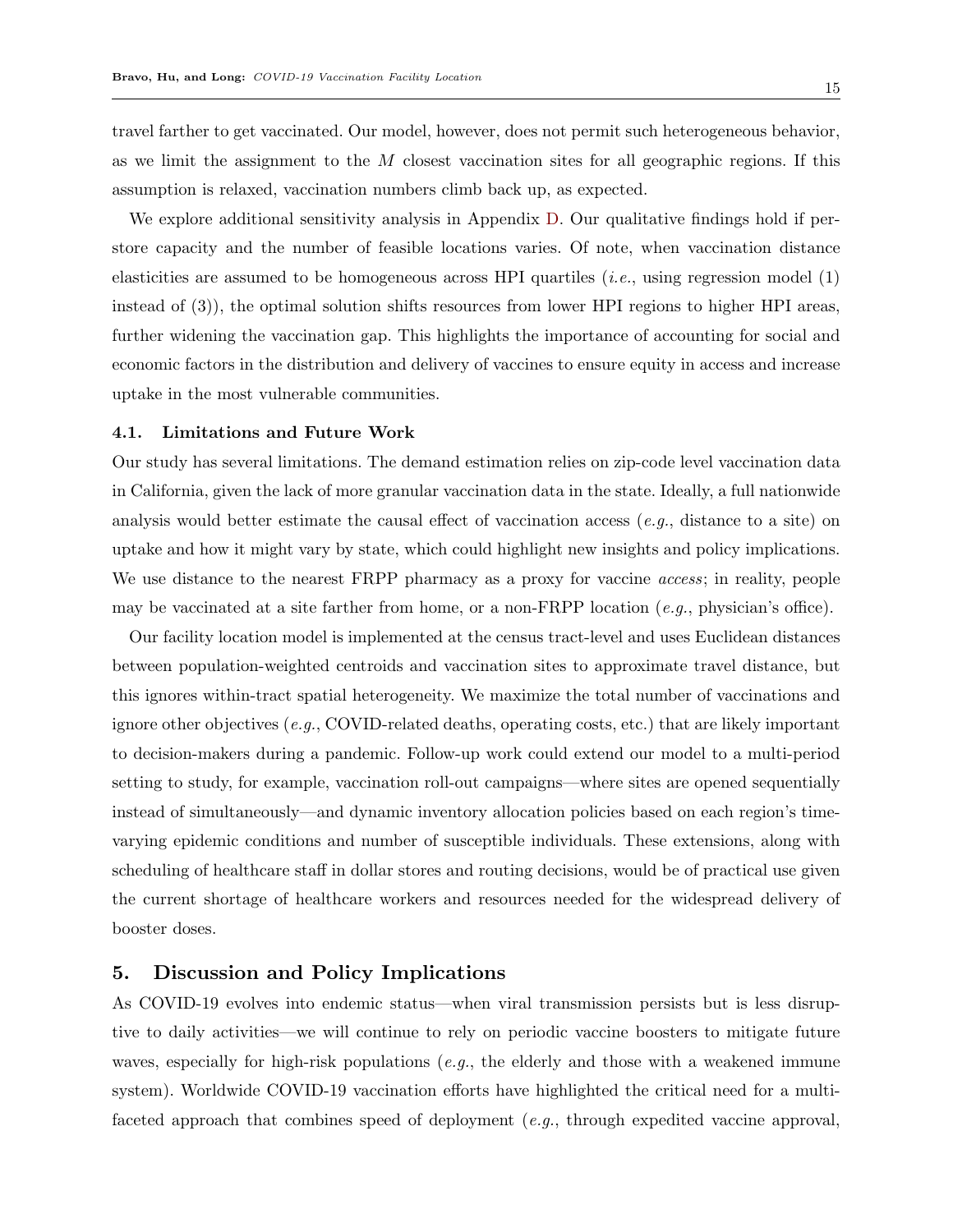manufacturing, and distribution), scalability  $(e.g., via$  mass vaccination centers), and customization (e.g., using mobile and pop-up vaccination clinics). Vaccination uptake depends not only on having adequate supply, but on socioeconomic factors, vaccine information and education, hesitancy, as well as accessibility of vaccination sites [\(Crane et al.](#page-17-3) [2021\)](#page-17-3).

In this work, we estimate the link between proximity to a vaccination site and uptake and find that longer distances indeed result in lower vaccination rates. Moreover, distance does not equally affect all socioeconomic groups, suggesting that communities that are more sensitive to distance (e.g., regions with a low HPI index in California) should be prioritized and approached differently to achieve similar outcomes. Targeted initiatives could entail, for example, reserving capacity at certain sites for residents of nearby neighborhoods, apportioning more capacity to strategically located sites or simply opening more sites in vulnerable places ( $e.g.,$  areas with limited access to automobiles or public transit). Offering last-mile transportation in isolated areas with no pharmacies, nor dollar stores, could help close the sizeable vaccination gap attributable to inaccessible vaccination locations.

The federal government's partnership with retail pharmacies, FRPP, aimed to make COVID vaccines widely available to all, yet the existing locations of participating pharmacies may have unwittingly exacerbated vaccination inequalities [\(Attonito et al.](#page-16-2) [2021\)](#page-16-2). Moreover, ethnic and racial disparities also exist. As of April 2022, more than 60% of Asians and 54% of Whites in the U.S. had received a booster, compared to  $44\%$  of Blacks and  $40\%$  of Hispanics [\(Ndugga et al.](#page-18-0) [2022\)](#page-18-0). Pharmacy deserts are disproportionately located within Black and Hispanic neighborhoods in the most populous U.S. cities [\(Guadamuz et al.](#page-17-7) [2021\)](#page-17-7), further limiting access to life-saving medications, diagnostic testing, and immunizations.

We propose a complementary strategy to FRPP: offer vaccinations at *optimally* selected dollar stores. Adding Dollar General stores only to FRPP will bring vaccines closer to most individuals, surpassing the Biden administration's goal of having 90% of the population within 5 miles of a vaccination center [\(Chevalier et al.](#page-17-8) [2022\)](#page-17-8). Our analysis shows that, in California, FRPP increases systemic disparities in terms of proximity and supply access, and that incorporating dollar stores into the program could alleviate these undesirable, yet unavoidable, consequences of the program. We expect similar outcomes in other jurisdictions, particularly those that are racially and economically segregated, and currently face wide gaps in vaccination rates. The benefits of including dollar stores as candidate vaccination locations are twofold: (1) they reallocate vaccine supply from areas with excess capacity (due to the higher concentration of retail pharmacies in high-income areas) to areas with scarce supply, and (2) they bring supply closer to the populations who are less likely to seek vaccination when faced with longer distances.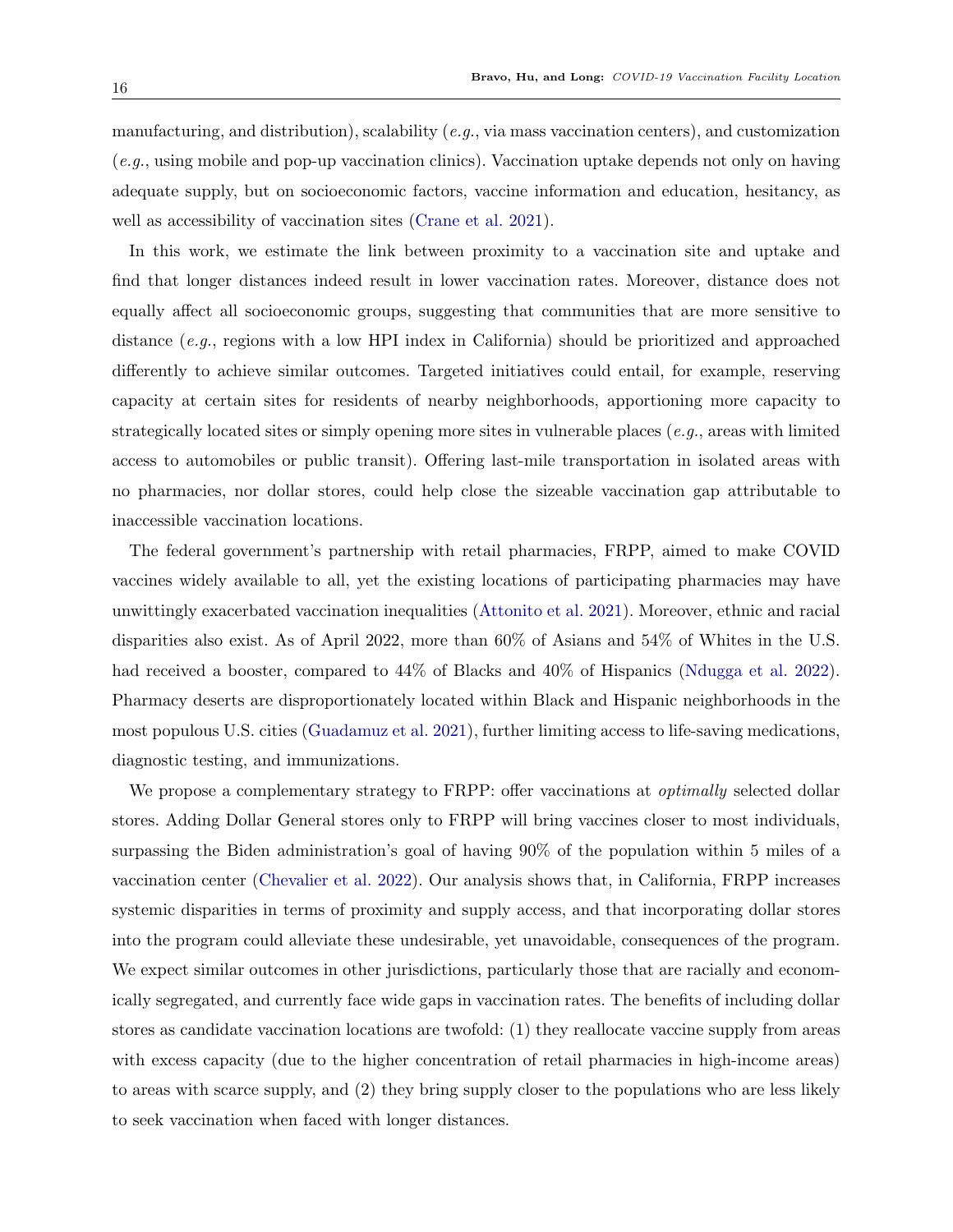To test feasibility and community acceptance, a dollar store vaccination campaign could be initially implemented in counties most likely to benefit from the addition of discount retailers. In California, the top three counties to potentially benefit are Los Angeles, Santa Clara, and Alameda (see Table [A5](#page-23-0) for top 10 list of counties). These counties lack supply in more vulnerable and isolated areas due to the sub-optimal location of retail pharmacies. Operationally, one could imagine using a rotating program where medical professionals travel between stores within a specific geography to offer inoculation during specific days/times in each week. As some of these discount chains are presently moving into the pharmacy business themselves [\(Katje](#page-17-13) [2021\)](#page-17-13), we expect them to enhance their healthcare capabilities and eventually have, at least in some locations, their own pharmacy services team on site.

Our study illustrates one potential solution to address inequalities in access to COVID-19 vaccines. Policymakers could consider other retail chains that share characteristics with dollar stores  $(e.g., gas stations, post offices, etc.).$  Such a partnership could also assist in other emergency settings, such as distributing COVID test kits, emergency medical supplies, and personal protective equipment. By shedding light on understanding the role of vaccine access in population-level health outcomes, our work offers a simple quantitative framework that could assist with mitigation strategies against a seasonal outbreak or an endemic disease—a likely outcome for COVID.

## <span id="page-16-4"></span>References

- Ahmadi-Javid A, Seyedi P, Syam SS (2017) A Survey of Healthcare Facility Location. Computers & Operations Research 79:223–263.
- <span id="page-16-2"></span>Attonito J, Van Arsdale W, Fishman K, Darya M, Jacomino M, Luck G (2021) Sociodemographic Disparities in Access to COVID-19 Vaccines Upon Initial Rollout in Florida. Health Affairs 40(12):1883–1891.
- <span id="page-16-5"></span>Basciftci B, Yu X, Shen S (2021) Resource Distribution Under Spatiotemporal Uncertainty of Disease Spread: Stochastic versus Robust Approaches. Available at SSRN 3799367 .
- <span id="page-16-1"></span>Berenbrok LA, Tang S, Coley KC, Boccuti C, Jingchuan G, Essien UR, Dickson S, Hernandez I (2021) Access to Potential COVID-19 Vaccine Administration Facilities: A Geographic Information Systems Analysis. URL [https://s8637.pcdn.co/wp-content/uploads/2021/02/](https://s8637.pcdn.co/wp-content/uploads/2021/02/Access-to-Potential-COVID-19-Vaccine-Administration-Facilities-2-2-2021.pdf) [Access-to-Potential-COVID-19-Vaccine-Administration-Facilities-2-2-2021.pdf](https://s8637.pcdn.co/wp-content/uploads/2021/02/Access-to-Potential-COVID-19-Vaccine-Administration-Facilities-2-2-2021.pdf), Accessed May 2022.
- <span id="page-16-0"></span>Bertsimas D, Digalakis Jr V, Jacquillat A, Li ML, Previero A (2022) Where to Locate COVID-19 Mass Vaccination Facilities? Naval Research Logistics 69(2):179–200.
- <span id="page-16-3"></span>Bomey N (2021) Dollar General, CDC Exploring Partnership to Speed up COVID-19 vaccine rollout. USA Today, URL [https://www.usatoday.com/story/money/2021/03/09/](https://www.usatoday.com/story/money/2021/03/09/dollar-general-cdc-covid-vaccines/6925995002/) [dollar-general-cdc-covid-vaccines/6925995002/](https://www.usatoday.com/story/money/2021/03/09/dollar-general-cdc-covid-vaccines/6925995002/), Accessed May 2022.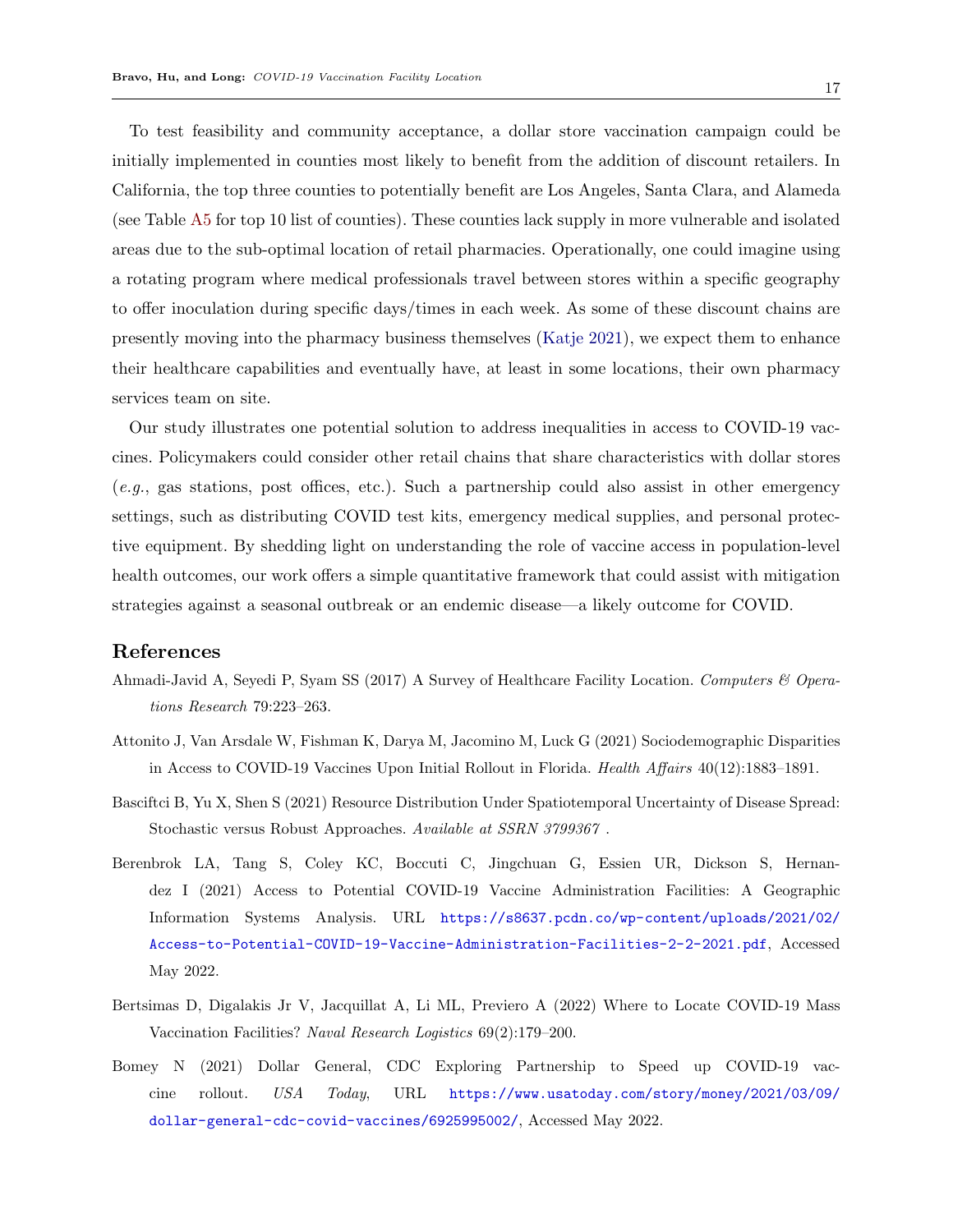- <span id="page-17-11"></span>California Department of Public Health (2021) COVID-19 Vaccine Progress Dashboard Data by ZIP Code. URL [https://data.chhs.ca.gov/dataset/](https://data.chhs.ca.gov/dataset/covid-19-vaccine-progress-dashboard-data-by-zip-code) [covid-19-vaccine-progress-dashboard-data-by-zip-code](https://data.chhs.ca.gov/dataset/covid-19-vaccine-progress-dashboard-data-by-zip-code), Accessed May 2022.
- <span id="page-17-10"></span>Carranza A, Goic M, Lara E, Olivares M, Weintraub GY, Covarrubia J, Escobedo C, Jara N, Basso LJ (2022) The Social Divide of Social Distancing: Shelter-in-place Behavior in Santiago During the COVID-19 Pandemic. Management Science 68(3):2016–2027.
- <span id="page-17-8"></span>Chevalier JA, Schwartz JL, Su Y, Williams KR (2022) Distributional Impacts of Retail Vaccine Availability. Journal of Urban Economics 127:103382.
- <span id="page-17-4"></span>Chevallier C, Hacquin AS, Mercier H (2021) COVID-19 vaccine hesitancy: Shortening the last mile. Trends in Cognitive Sciences 25(5):331–333.
- <span id="page-17-12"></span>Church R, ReVelle C (1974) The Maximal Covering Location Problem. Papers of the Regional Science Association, volume 32, 101–118 (Springer-Verlag).
- <span id="page-17-3"></span>Crane MA, Faden RR, Romley JA (2021) Disparities in County COVID-19 Vaccination Rates Linked to Disadvantage and Hesitancy. Health Affairs 40(11):1792–1796.
- <span id="page-17-5"></span>Dai H, Saccardo S, Han MA, Roh L, Raja N, Vangala S, Modi H, Pandya S, Sloyan M, Croymans DM (2021) Behavioural nudges increase COVID-19 vaccinations. Nature 597(7876):404–409.
- <span id="page-17-9"></span>Dollar General (2021) Serving Others—2021 Environmental, Social, & Governance Report. URL [https:](https://newscenter.dollargeneral.com/news/) [//newscenter.dollargeneral.com/news/](https://newscenter.dollargeneral.com/news/), Accessed June 2022.
- <span id="page-17-2"></span>Fisher KA, Bloomstone SJ, Walder J, Crawford S, Fouayzi H, Mazor KM (2020) Attitudes toward a potential SARS-CoV-2 vaccine: a survey of US adults. Annals of Internal Medicine 173(12):964–973.
- <span id="page-17-7"></span>Guadamuz JS, Wilder JR, Mouslim MC, Zenk SN, Alexander GC, Qato DM (2021) Fewer Pharmacies in Black and Hispanic/Latino Neighborhoods Compared with White or Diverse Neighborhoods, 2007–15. Health Affairs 40(5):802–811.
- <span id="page-17-6"></span>Hawryluk M (2021) The last drugstore: Rural America is losing its pharmacies. The Washington Post, URL <https://www.washingtonpost.com/business/2021/11/10/drugstore-shortage-rural-america/>, Accessed May 2022.
- <span id="page-17-1"></span>Kates J, Tolbert J, Rouw A (2022) The Red/Blue Divide in COVID-19 Vaccination Rates Continues: An Update. Kaiser Family Foundation .
- <span id="page-17-13"></span>Katje C (2021) Dollar General Makes Moves To Be The Next Corner Pharmacy. Business Insider, URL [https://markets.businessinsider.com/news/stocks/](https://markets.businessinsider.com/news/stocks/dollar-general-makes-moves-to-be-the-next-corner-pharmacy-1030586485) [dollar-general-makes-moves-to-be-the-next-corner-pharmacy-1030586485](https://markets.businessinsider.com/news/stocks/dollar-general-makes-moves-to-be-the-next-corner-pharmacy-1030586485), Accessed May 2022.
- <span id="page-17-0"></span>Lin C, Tu P, Beitsch LM (2020) Confidence and receptivity for COVID-19 vaccines: a rapid systematic review. Vaccines 9(1):16.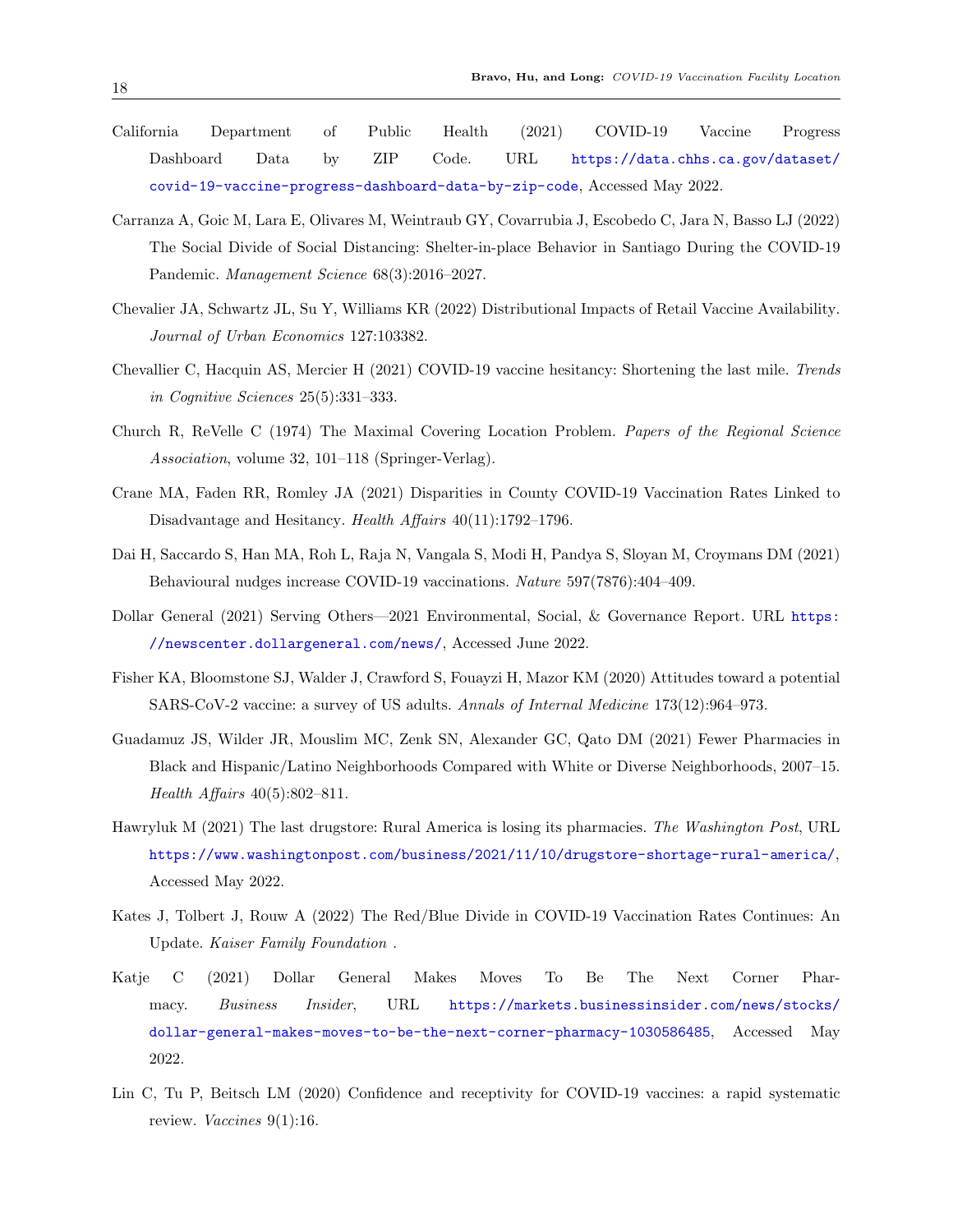- <span id="page-18-12"></span>Maizlish N, Delaney T, Dowling H, Chapman DA, Sabo R, Woolf S, Orndahl C, Hill L, Snellings L (2019) California Healthy Places Index: Frames Matter. Public Health Reports 134(4):354–362.
- <span id="page-18-1"></span>Malik AA, McFadden SM, Elharake J, Omer SB (2020) Determinants of COVID-19 vaccine acceptance in the US. EClinicalMedicine 26:100495.
- <span id="page-18-3"></span>Moucheraud C, Guo H, Macinko J (2021) Trust in Governments and Health Workers Low Globally, Influencing Attitudes Toward Health Information, Vaccines. Health Affairs 40(8):1215–1224.
- <span id="page-18-2"></span>Murthy BP, Sterrett N, Weller D, Zell E, Reynolds L, Toblin RL, Murthy N, Kriss J, Rose C, Cadwell B, et al. (2021) Disparities in COVID-19 Vaccination Coverage Between Urban and Rural Counties—United States, December 14, 2020–April 10, 2021. Morbidity and Mortality Weekly Report 70(20):759.
- <span id="page-18-0"></span>Ndugga N, Pham O, Hill L, Artiga S, Mengistu S (2022) Latest Data on COVID-19 Vaccinations Race/Ethnicity. Kaiser Family Foundation, URL [https://www.kff.org/coronavirus-covid-19/](https://www.kff.org/coronavirus-covid-19/issue-brief/latest-data-on-covid-19-vaccinations-race-ethnicity/) [issue-brief/latest-data-on-covid-19-vaccinations-race-ethnicity/](https://www.kff.org/coronavirus-covid-19/issue-brief/latest-data-on-covid-19-vaccinations-race-ethnicity/), Accessed June 2022.
- <span id="page-18-6"></span>Public Health Alliance of Southern California (2022) Healthy Places Index 2022. URL [https://www.](https://www.healthyplacesindex.org/) [healthyplacesindex.org/](https://www.healthyplacesindex.org/), Accessed May 2022.
- <span id="page-18-5"></span>Qato DM, Daviglus ML, Wilder J, Lee T, Qato D, Lambert B (2014) 'Pharmacy deserts' are prevalent in Chicago's predominantly minority communities, raising medication access concerns. Health Affairs 33(11):1958–1965.
- <span id="page-18-8"></span>Rastegar M, Tavana M, Meraj A, Mina H (2021) An Inventory-location Optimization Model for Equitable Influenza Vaccine Distribution in Developing Countries During the COVID-19 Pandemic. Vaccine 39(3):495–504.
- <span id="page-18-9"></span>Risanger S, Singh B, Morton D, Meyers LA (2021) Selecting Pharmacies for COVID-19 Testing to Ensure Access. Health Care Management Science 24:330–338.
- <span id="page-18-7"></span>Roberts B (2021) Dollar General Stores Could Aid in Administering Vaccines. Spectrum News 1, URL [https://spectrumnews1.com/ky/louisville/news/2021/03/16/](https://spectrumnews1.com/ky/louisville/news/2021/03/16/dollar-general-could-assist-in-vaccine-distribution) [dollar-general-could-assist-in-vaccine-distribution](https://spectrumnews1.com/ky/louisville/news/2021/03/16/dollar-general-could-assist-in-vaccine-distribution), Accessed May 2022.
- <span id="page-18-4"></span>Salako A, Ullrich F, Mueller KJ (2018) Update: Independently Owned Pharmacy Closures in Rural America, 2003-2018. Rural Policy Brief 2018(2):1–6.
- <span id="page-18-11"></span>ScrapeHero (2021) Dollar Store Locations in the USA. URL [https://www.scrapehero.com/store/](https://www.scrapehero.com/store/product/dollar-store-locations-in-the-usa/) [product/dollar-store-locations-in-the-usa/](https://www.scrapehero.com/store/product/dollar-store-locations-in-the-usa/), Accessed May 2022.
- <span id="page-18-10"></span>Serra-Garcia M, Szech N (2022) Incentives and Defaults can Increase COVID-19 Vaccine Intentions and Test Demand. Management Science (in press).
- <span id="page-18-13"></span>US Census Bureau (2019) Planning Database with 2010 Census and 2014 – 2018 American Community Survey Data. URL [https://www.census.gov/topics/research/guidance/planning-databases.2021.](https://www.census.gov/topics/research/guidance/planning-databases.2021.html) [html](https://www.census.gov/topics/research/guidance/planning-databases.2021.html).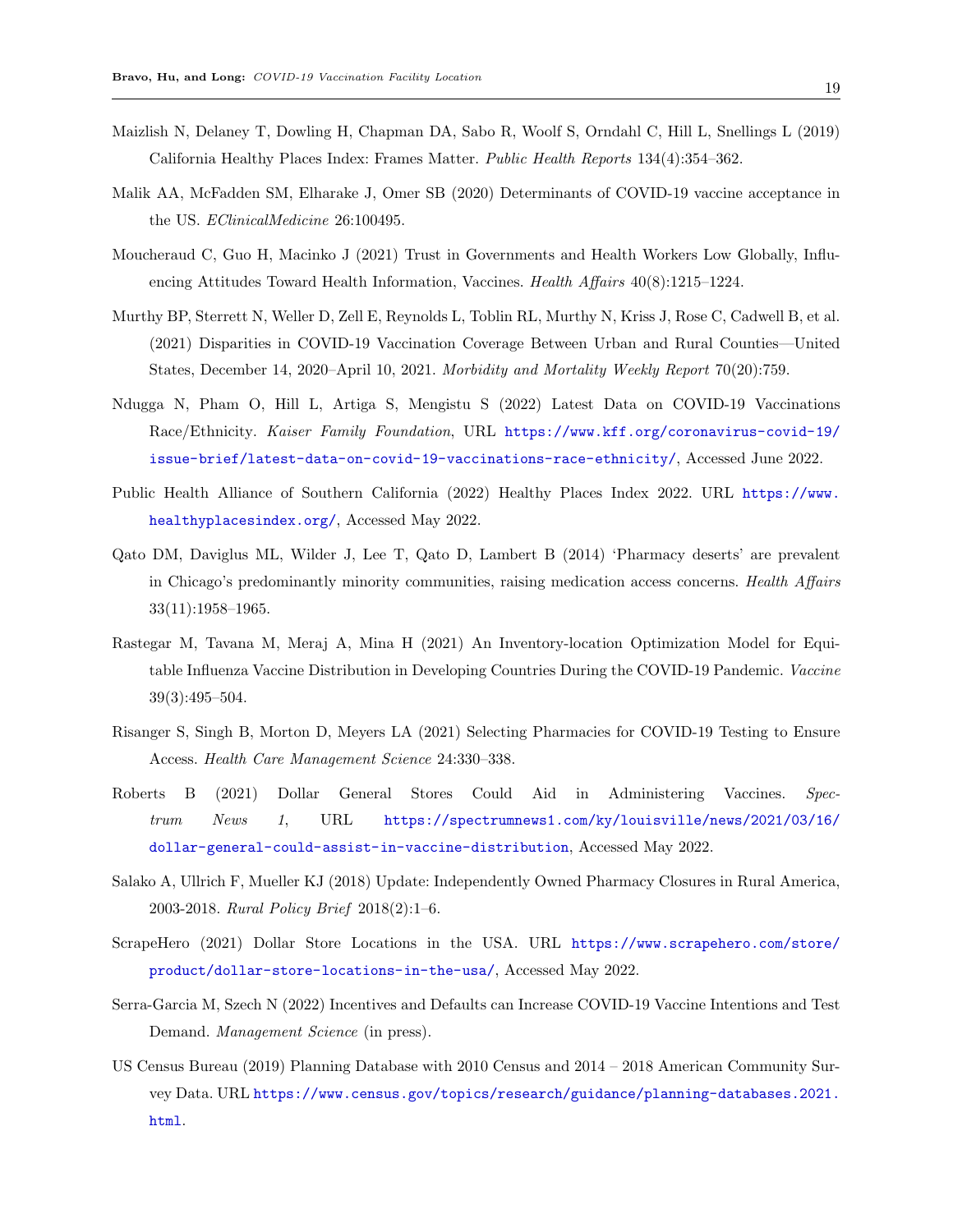- <span id="page-19-0"></span>US Centers for Disease Control and Prevention (2022) Federal Retail Pharmacy Program. URL [https:](https://www.cdc.gov/vaccines/covid-19/retail-pharmacy-program/index.html) [//www.cdc.gov/vaccines/covid-19/retail-pharmacy-program/index.html](https://www.cdc.gov/vaccines/covid-19/retail-pharmacy-program/index.html), Accessed May 2022.
- <span id="page-19-5"></span>US Department of Housing and Urban Development (2021) Zip Code Population Weighted Centroids. URL [https://hudgis-hud.opendata.arcgis.com/datasets/d032efff520b4bf0aa620a54a477c70e\\_0/](https://hudgis-hud.opendata.arcgis.com/datasets/d032efff520b4bf0aa620a54a477c70e_0/about) [about](https://hudgis-hud.opendata.arcgis.com/datasets/d032efff520b4bf0aa620a54a477c70e_0/about), Accessed May 2022.
- <span id="page-19-4"></span>Wang G (2021) Using Mobile Device Data to Understand the Effect of Stay-at-Home Orders on Residents' Mobility. Manufacturing & Service Operations Management (in press).
- <span id="page-19-3"></span>Wang G (2022) Stay at Home to Stay Safe: Effectiveness of Stay-at-Home Orders in Containing the COVID-19 Pandemic. Production and Operations Management (in press).
- <span id="page-19-6"></span>Wisseh C, Hildreth K, Marshall J, Tanner A, Bazargan M, Robinson P (2021) Social determinants of pharmacy deserts in Los Angeles County. Journal of Racial and Ethnic Health Disparities 8(6):1424–1434.
- <span id="page-19-1"></span>Wolfrath J, Ryan B, Nehring P (2018) Dollar Stores in Small Communities. URL [https://fyi.extension.](https://fyi.extension.wisc.edu/downtowneconomics/files/2018/11/DE1218a.pdf) [wisc.edu/downtowneconomics/files/2018/11/DE1218a.pdf](https://fyi.extension.wisc.edu/downtowneconomics/files/2018/11/DE1218a.pdf), Accessed May 2022.
- <span id="page-19-2"></span>Zhong H, Wang G, Dai T (2021) Wheels on the Bus: Impact of Vaccine Rollouts on Demand for Public Transportation. Available at SSRN 3874150 .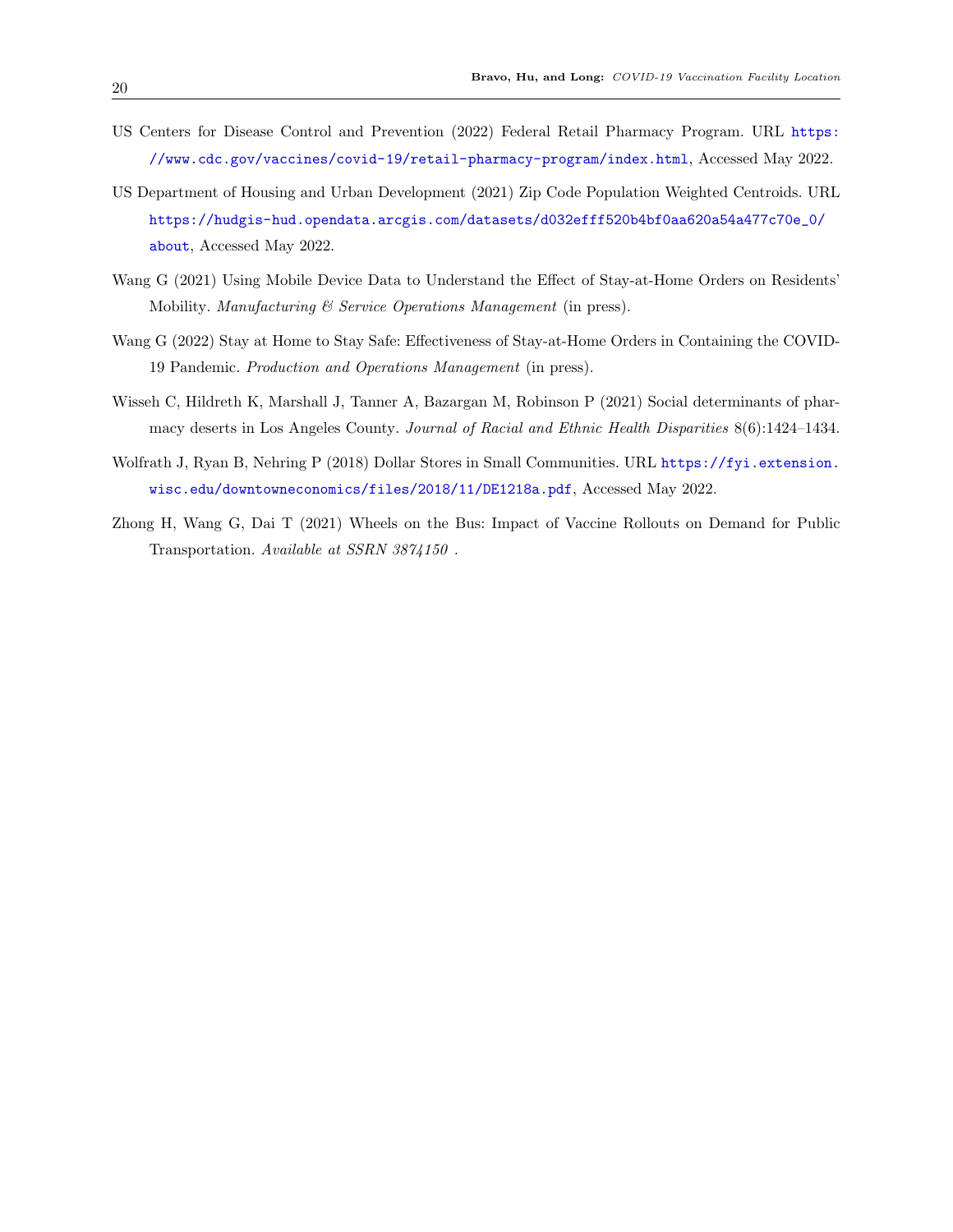## Appendix A: Supplementary Tables

|                                             | Mean       | SD     |
|---------------------------------------------|------------|--------|
|                                             |            |        |
| Number of retail pharmacy vaccination sites | 4,110      |        |
| Number of dollar stores                     | 1,016      |        |
| State population                            | 37,253,956 |        |
| Number of zip-codes                         | 1,764      |        |
| Population (per zip-code)                   | 22,265     | 22,608 |
| Population density (residents per sq mi)    | 3,425      | 5,574  |
| Race/ethnicity                              |            |        |
| % White                                     | 0.51       | 0.28   |
| % Black                                     | 0.04       | 0.07   |
| % Asian                                     | 0.09       | 0.13   |
| % Hispanic                                  | 0.30       | 0.25   |
| % Other                                     | 0.05       | 0.07   |
| Health insurance                            |            |        |
| % Employer                                  | 0.41       | 0.17   |
| % Medicare                                  | 0.15       | 0.11   |
| % Medicaid                                  | 0.20       | 0.15   |
| % Other                                     | 0.15       | 0.09   |
| College graduation rate                     | 0.31       | 0.21   |
| Unemployment rate                           | 0.07       | 0.06   |
| Poverty level                               | 0.10       | 0.11   |
| Median household income (\$000s)            | 70.2       | 40.1   |
| Median home value (\$000s)                  | 501.1      | 398.3  |
| HPI (contiuous value in $[0,1]$ )           | 0.47       | 0.29   |
| Distance to nearest vaccination site (km)   |            |        |
| HPI quartile 4 (most healthy)               | 3.8        | 5.7    |
| HPI quartile 3                              | 8.1        | 13.3   |
| HPI quartile 2                              | 12.0       | 13.5   |
| HPI quartile 1 (least healthy)              | 15.3       | 16.2   |

Table A1 California summary statistics

Note. Census demographics are at the zip-code level and include race/ethnicity, health insurance, college graduation rate, unemployment rate, poverty level, median household income, median home value, population density, and population.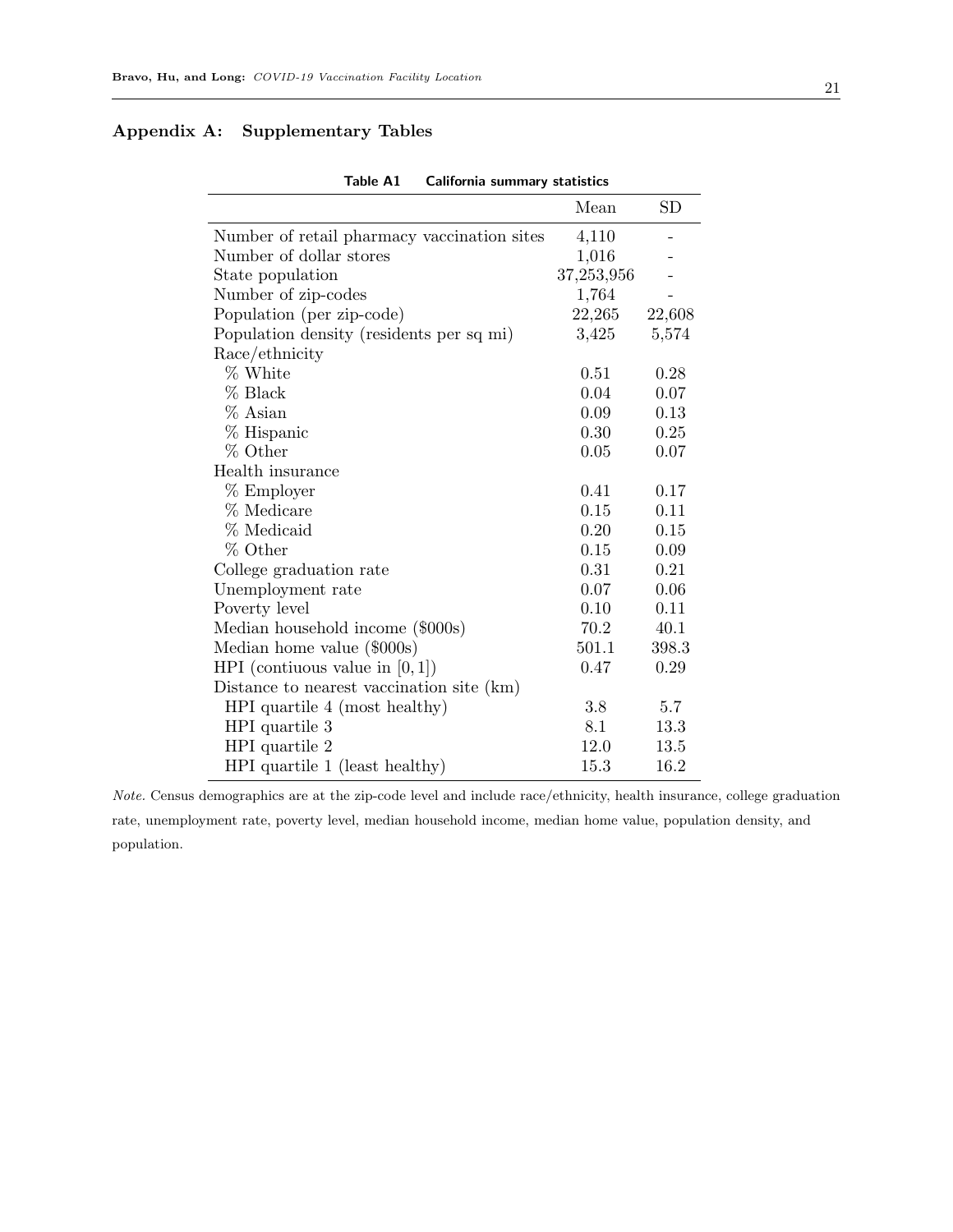|                                      | Dependent variable:<br>Fraction Fully Vaccinated |             |  |  |  |  |
|--------------------------------------|--------------------------------------------------|-------------|--|--|--|--|
|                                      |                                                  |             |  |  |  |  |
| Independent variable                 | Coef.                                            | Std. error  |  |  |  |  |
| Log-distance to nearest site         | $-0.0026$                                        | (0.0094)    |  |  |  |  |
| HPI quartile 4 (most healthy)        | Ref.                                             |             |  |  |  |  |
| HPI quartile 3                       | 0.013                                            | (0.018)     |  |  |  |  |
| HPI quartile 2                       | 0.0050                                           | (0.023)     |  |  |  |  |
| HPI quartile 1 (least healthy)       | $-0.037$                                         | (0.031)     |  |  |  |  |
| Log-distance $\times$ HPI quartile 4 | Ref.                                             |             |  |  |  |  |
| Log-distance $\times$ HPI quartile 3 | $-0.025*$                                        | (0.012)     |  |  |  |  |
| Log-distance $\times$ HPI quartile 2 | $-0.030**$                                       | (0.011)     |  |  |  |  |
| Log-distance $\times$ HPI quartile 1 | $-0.033**$                                       | (0.010)     |  |  |  |  |
| Race White                           | Ref.                                             |             |  |  |  |  |
| Race Black                           | $-0.019$                                         | (0.077)     |  |  |  |  |
| Race Asian                           | $0.255***$                                       | (0.038)     |  |  |  |  |
| Race Hispanic                        | $0.221***$                                       | (0.041)     |  |  |  |  |
| Race Other                           | $-0.096$                                         | (0.114)     |  |  |  |  |
| Health insurance employer            | $-0.014$                                         | (0.099)     |  |  |  |  |
| Health insurance Medicare            | 0.163                                            | (0.115)     |  |  |  |  |
| Health insurance Medicaid            | 0.143                                            | (0.113)     |  |  |  |  |
| Health insurance other               | $-0.281*$                                        | (0.116)     |  |  |  |  |
| College graduation rate              | $0.316***$                                       | (0.073)     |  |  |  |  |
| Unemployment rate                    | $-0.391*$                                        | (0.159)     |  |  |  |  |
| Poverty level                        | 0.049                                            | (0.109)     |  |  |  |  |
| Median household income (\$000s)     | 0.00027                                          | (0.00036)   |  |  |  |  |
| Median home value (\$000s)           | $0.00011***$                                     | (0.000032)  |  |  |  |  |
| Population density                   | $-3.4e-06***$                                    | $(9.9e-07)$ |  |  |  |  |
| Population                           | 1.8e-07                                          | $(2.1e-07)$ |  |  |  |  |
| Constant                             | $0.474***$                                       | (0.084)     |  |  |  |  |
| Observations                         |                                                  | 1,750       |  |  |  |  |
| F-stat                               |                                                  | 51.2        |  |  |  |  |
| $\mathbf{R}^2$                       |                                                  | 0.408       |  |  |  |  |
| Adjusted $\mathbb{R}^2$              |                                                  | 0.401       |  |  |  |  |

Table A2 Predictors (including demographic controls) of vaccination rates as of March 1, 2022 at the zip-code level in California

Note. Log-distance is calculated from each zip-code's population centroid to the nearest vaccination site at a retail pharmacy. HPI refers to the California Healthy Places Index. Robust standard errors are reported in parentheses. Significance levels:  ${}^*p<0.05$ ;  ${}^{**}p<0.01$ ;  ${}^{***}p<0.001$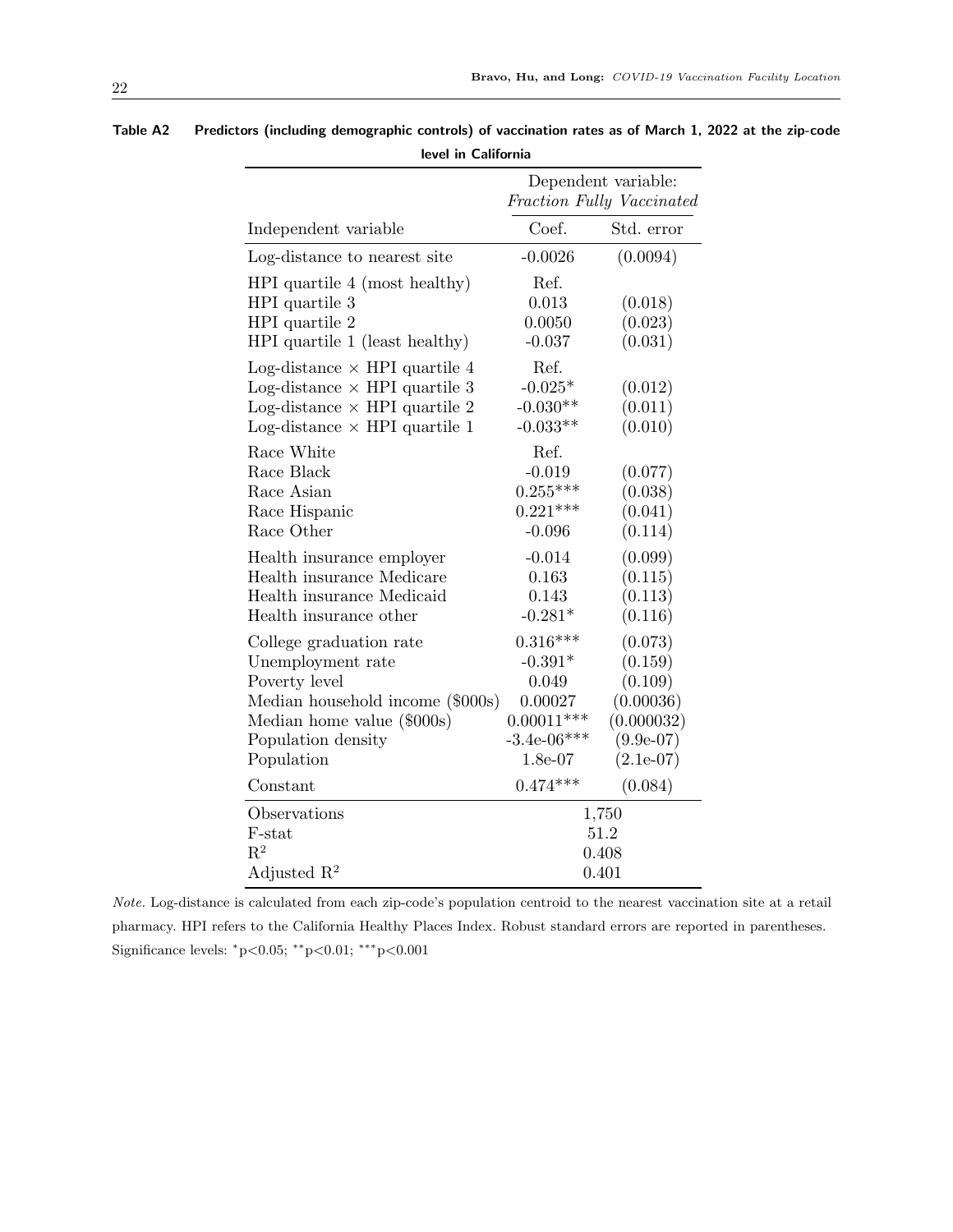| Location                          | Latitude | Longitude  | Opened    | Closed    |
|-----------------------------------|----------|------------|-----------|-----------|
| Petco Park                        | 32.707   | $-117.157$ | 1/11/2021 | 3/20/2021 |
| San Mateo Event Center            | 37.547   | $-122.302$ | 1/11/2021 | 5/26/2021 |
| Disneyland Resort                 | 33.812   | $-117.922$ | 1/13/2021 | 4/30/2021 |
| Dodger Stadium                    | 34.074   | $-118.240$ | 1/15/2021 | 5/31/2021 |
| Long Beach Convention Center      | 33.765   | $-118.189$ | 1/16/2021 | 7/30/2021 |
| Six Flags Magic Mountain Valencia | 34.426   | $-118.597$ | 1/19/2021 | 4/18/2021 |
| Cal State Northridge              | 34.241   | $-118.528$ | 1/19/2021 | 6/7/2021  |
| Forum Inglewood                   | 33.958   | $-118.342$ | 1/19/2021 | 6/13/2021 |
| Pomona Fairplex                   | 34.082   | $-117.765$ | 1/19/2021 | 6/13/2021 |
| LA County Office of Education     | 33.917   | $-118.129$ | 1/19/2021 | 6/13/2021 |
| Cal Expo                          | 38.590   | $-121.422$ | 1/21/2021 | 9/30/2021 |
| City College of San Francisco     | 37.725   | $-122.453$ | 1/22/2021 | 6/26/2021 |
| Soka University                   | 33.557   | $-117.734$ | 1/23/2021 | 6/5/2021  |
| Cal State San Marcos              | 33.130   | $-117.160$ | 1/31/2021 | 4/11/2021 |
| Cal Poly Pomona                   | 34.058   | $-117.822$ | 2/5/2021  | 5/18/2021 |
| Levis Stadium                     | 37.403   | $-121.970$ | 2/8/2021  | 6/24/2021 |
| Del Mar Fairgrounds               | 32.974   | $-117.257$ | 2/12/2021 | 4/13/2021 |
| Cal State Los Angeles             | 34.067   | $-118.168$ | 2/16/2021 | 4/11/2021 |
| Oakland Coliseum                  | 37.752   | $-122.201$ | 2/16/2021 | 5/23/2021 |
| Alameda Fairgrounds               | 37.660   | $-121.897$ | 2/17/2021 | 6/1/2021  |
| Anaheim Convention Center         | 33.801   | $-117.921$ | 2/23/2021 | 6/5/2021  |
| Santa Ana College                 | 33.758   | $-117.889$ | 2/24/2021 | 6/5/2021  |
| San Francisco Moscone Center      | 37.784   | $-122.401$ | 2/25/2021 | 5/28/2021 |
| Stockton Arena                    | 37.956   | $-121.296$ | 3/30/2021 | 4/30/2021 |
| Orange County Fair Event Center   | 33.666   | $-117.903$ | 3/31/2021 | 6/5/2021  |
| Cal State Bakersfield             | 35.349   | $-119.103$ | 4/1/2021  | 5/14/2021 |

<span id="page-22-0"></span>Table A3 Opening and closing dates of super points of dispensing (PODs) in California

Table A4 Vaccination regressions with panel data from January 12 to May 1, 2021

<span id="page-22-1"></span>

| Independent variable             | Dependent variable:<br>% Vaccinated in Week t |
|----------------------------------|-----------------------------------------------|
| Log-distance to Nearest Open POD | $-0.00102**$                                  |
|                                  | (0.00038)                                     |
| $\%$ Vaccinated by Week $t-1$    | $-0.0471***$                                  |
|                                  | (0.0060)                                      |
| Fixed effects                    | Zip, Week                                     |
| Observations                     | 25,845                                        |
| F-stat                           | 33.64                                         |
| $R^2$                            | 0.584                                         |
| Adjusted $\mathbb{R}^2$          | 0.554                                         |
| Within $R^2$                     | 0.027                                         |

Note. Observations are at the zip-code-week level, between January 12 and May 1, 2021. Super points of dispensing (PODs) refer to mass vaccination sites, such as Disneyland. Log-distance is calculated from each zip-code's population centroid to the nearest open POD. Standard errors are clustered at the zip-code level and reported in parentheses. Significance levels: \*p<0.05; \*\*p<0.01; \*\*\*p<0.001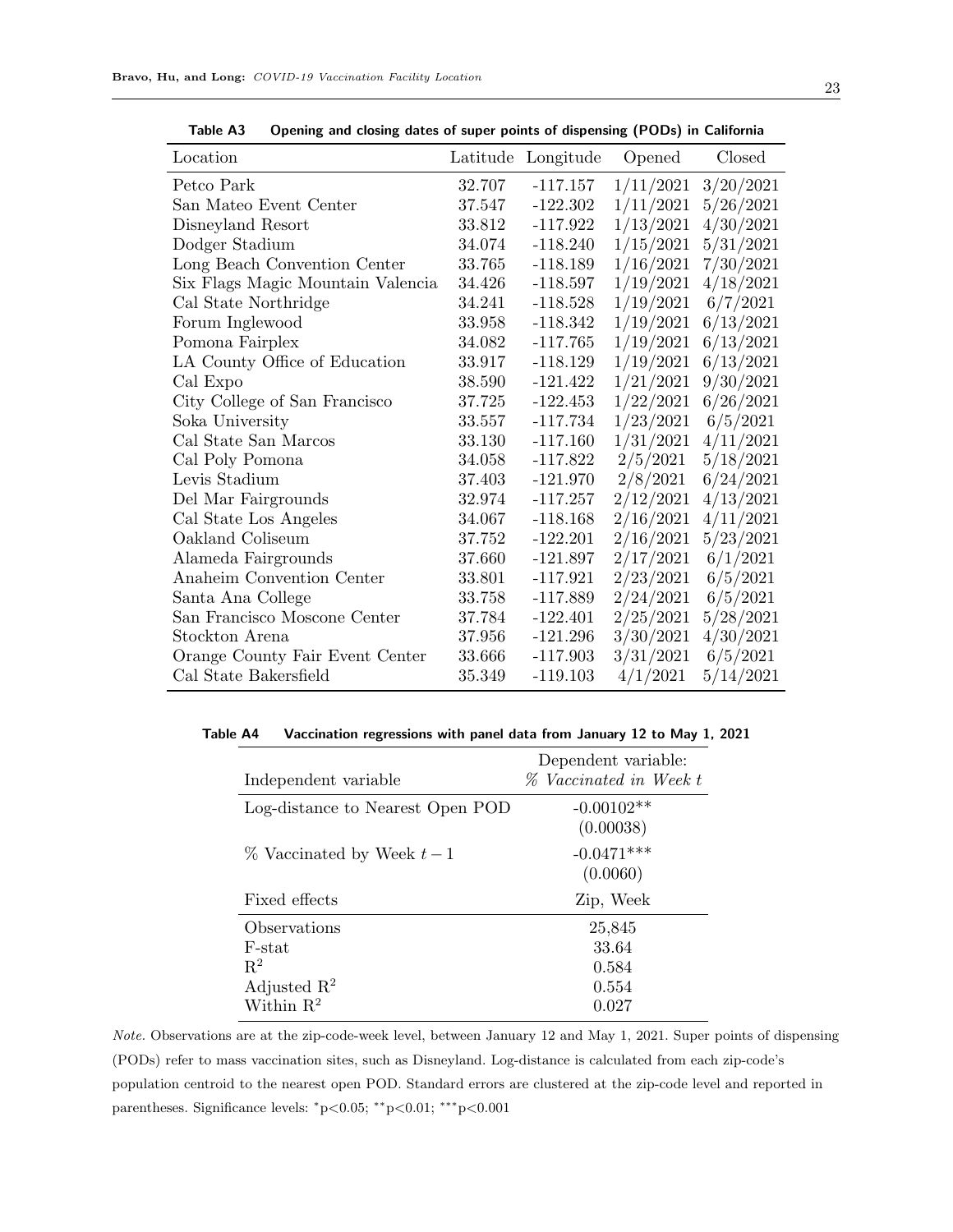<span id="page-23-0"></span>

|                                                                             |     | Number of dollar stores             |    |    |   |  |  |  |
|-----------------------------------------------------------------------------|-----|-------------------------------------|----|----|---|--|--|--|
|                                                                             |     | HPI quartile                        |    |    |   |  |  |  |
| County                                                                      | All | Bottom $25\%$ 25-50% 50-75% Top 25% |    |    |   |  |  |  |
| Los Angeles                                                                 | 25  | 18                                  | 5  | 2  |   |  |  |  |
| Santa Clara                                                                 | 8   |                                     |    | 2  |   |  |  |  |
| Alameda                                                                     |     |                                     |    | 5  |   |  |  |  |
| Contra Costa                                                                | 3   |                                     | 3  |    |   |  |  |  |
| Sacramento                                                                  | 2   |                                     |    |    |   |  |  |  |
| San Diego                                                                   | 2   | 2                                   |    |    |   |  |  |  |
| Marin                                                                       |     |                                     |    |    |   |  |  |  |
| San Mateo                                                                   |     |                                     |    |    |   |  |  |  |
| Solano                                                                      |     |                                     |    |    |   |  |  |  |
| Total                                                                       | 50  | 21                                  | 10 | 10 | 9 |  |  |  |
| $\Delta$ Vaccinations (million)<br>$+0.32$<br>$+0.13$<br>$+0.09$<br>$-0.01$ |     |                                     |    |    |   |  |  |  |

Table A5 Locations of 50 dollar stores to open in California (assuming all retail pharmacies remain active)

Note. We modify the budget constraint [\(5d\)](#page-10-5) in our optimization model to select all current retail pharmacies, and 50 additional dollar stores. The model optimally selects the 50 dollar store locations (including 21 stores within census tracts in the bottom HPI quartile), resulting in 0.32 million additional vaccinations in California (including 0.13 million in the bottom HPI quartile).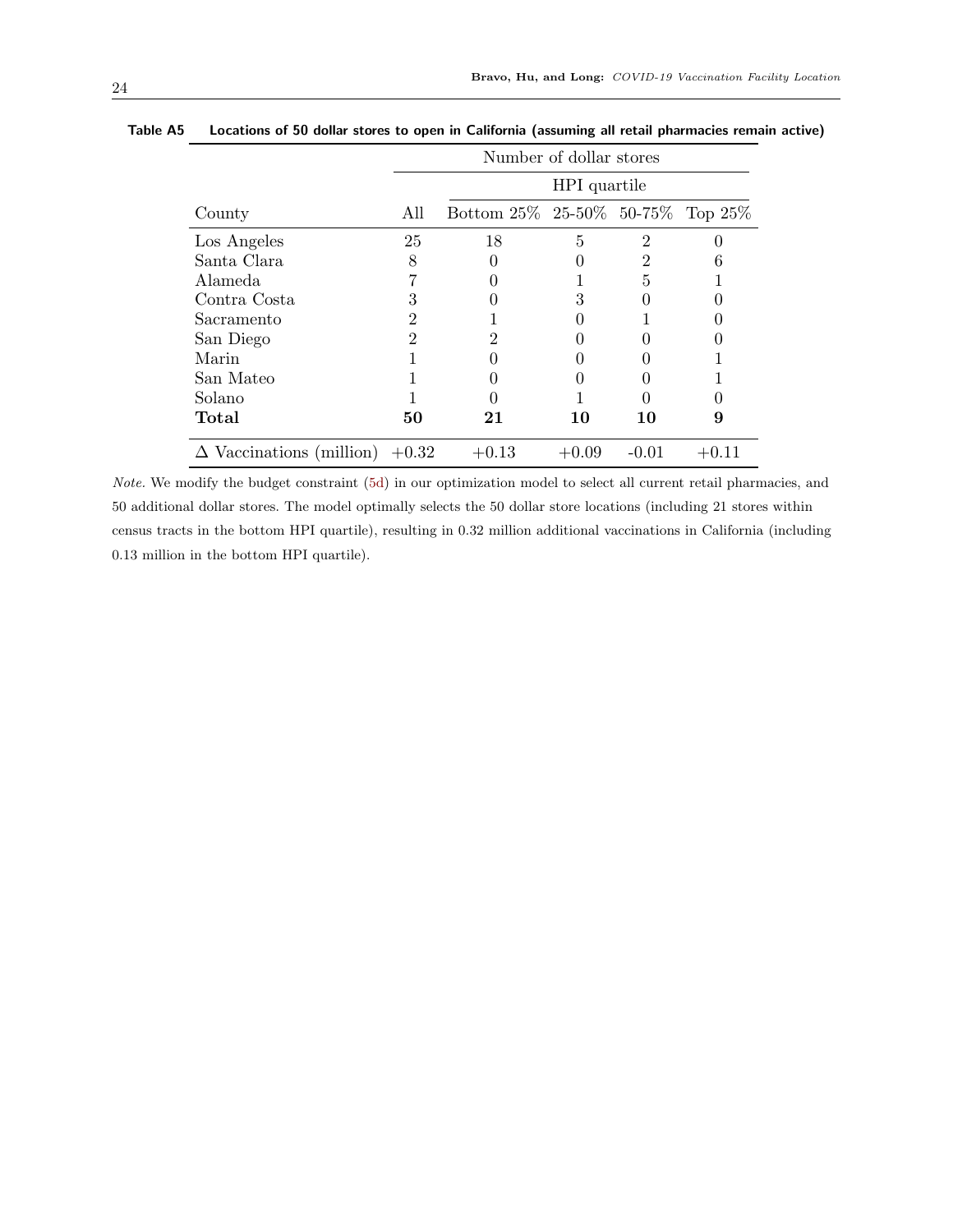#### Appendix B: Model Assumptions

For the empirical demand estimation, we utilize vaccination rates at the zip-code level in California, which are the most granular data available. There are 1,764 zip-codes in California (average population: 22,265). For the facility location optimization model, we assign each of the 8,057 census tracts in California (average population: 4,624) to one or more vaccination sites. We compute the Euclidean distance from the population centroid of each tract to every candidate vaccination location. This effectively assumes that all residents in a tract share the same travel distance to any given site, a reasonable assumption because census tracts are generally geographically small  $(i.e., 75\%$  of census tracts are less than 1.8 square-miles in area). Although we use zip-code data in the empirical analysis (tract-level vaccination data do not exist), switching to tracts for the optimization model allows for a finer spatial allocation across vaccination sites. Our main demographic variable of interest, HPI, is highly spatially correlated given that many of its inputs  $(e.g.,$  clean air, housing, transportation access) are themselves spatially correlated. Thus, we would expect the data generating process that maps distance to a vaccination site and vaccination uptake to be similar at the zip-code and tract levels.

The capacity  $K$  of a single vaccination site is assumed to be:

$$
K = \frac{\gamma \sum_{\forall i} p_i}{N}
$$

where  $\gamma \in [0,1]$  is a constant representing the state vaccination rate, and  $p_i$  is the population of region i. Thus, the numerator is the total number of people vaccinated by a certain date. One can think of  $K$  as the implicit per-store capacity needed to cover all vaccinated residents, given the set of current vaccination sites, N. In the baseline model we set  $\gamma = 70\%$ , the California vaccination rate as of March 1, 2022, and perform sensitivity analysis with respect to it. Although in practice, vaccinations occur over multiple periods, our model focuses on the single decision of where to offer vaccinations. Over time, as periodic booster vaccinations become routine, we can think of K as the steady-state per-store capacity required to serve the local community.

In June 2021, California operated  $N = 4,035$  retail pharmacy COVID vaccination sites, and had an additional 1,016 dollar stores, serving as potential vaccination sites. The optimization model constrains the selected number of vaccination sites to  $N$ . Although this assumption is not critical, holding constant the total number of stores allows us to select the optimal mix of existing locations and potential dollar stores while maintaining the same store-level capacity and number of vaccine access points across the state.

We assume that residents are vaccinated at their assigned site, which is not necessarily the closest location. However, we assume that residents can only be vaccinated at one of the M sites closest to their home tract, to maintain a more realistic vaccination site choice. We set  $M = 10$  in the baseline scenario—90% of the resulting feasible sites for each tract are within 10km—but we vary  $M \in \{5, 20\}$  in sensitivity analysis in Appendix [D.](#page-11-1)

Lastly, we ignore heterogeneity in efficacy or vaccine type and eligibility across different manufacturers. These simplifying assumptions help ensure that we obtain a feasible solution and nevertheless provide key managerial insights on deploying a more efficient and equitable vaccination delivery strategy.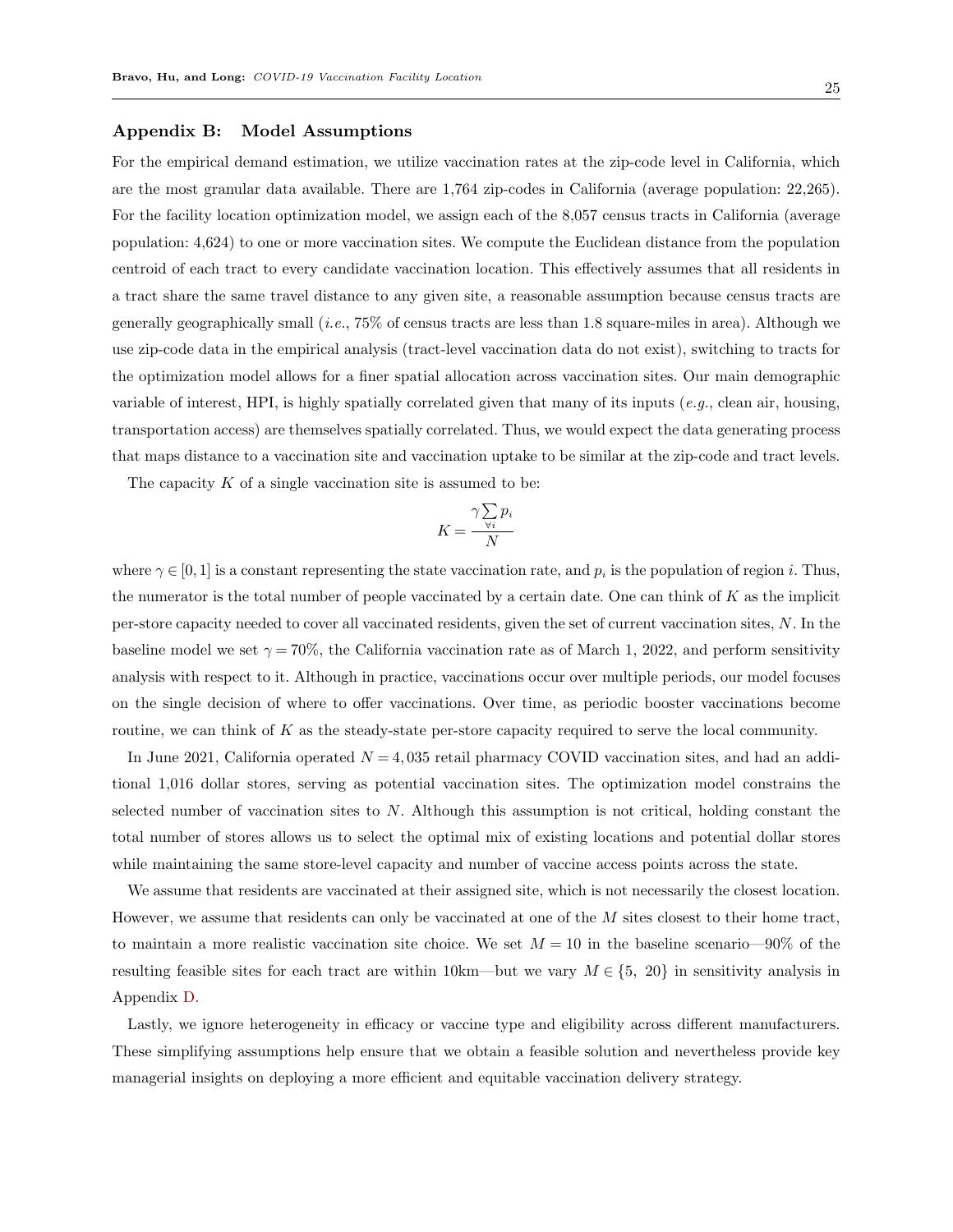## Appendix C: Supplementary Figures

Figure C1 Mean distance to assigned site and predicted vaccination rates, by county, under Pharmacy-only (circle) vs. Pharmacy + Dollar Store (diamond) strategies



Mean distance to assigned vaccination site (km)

County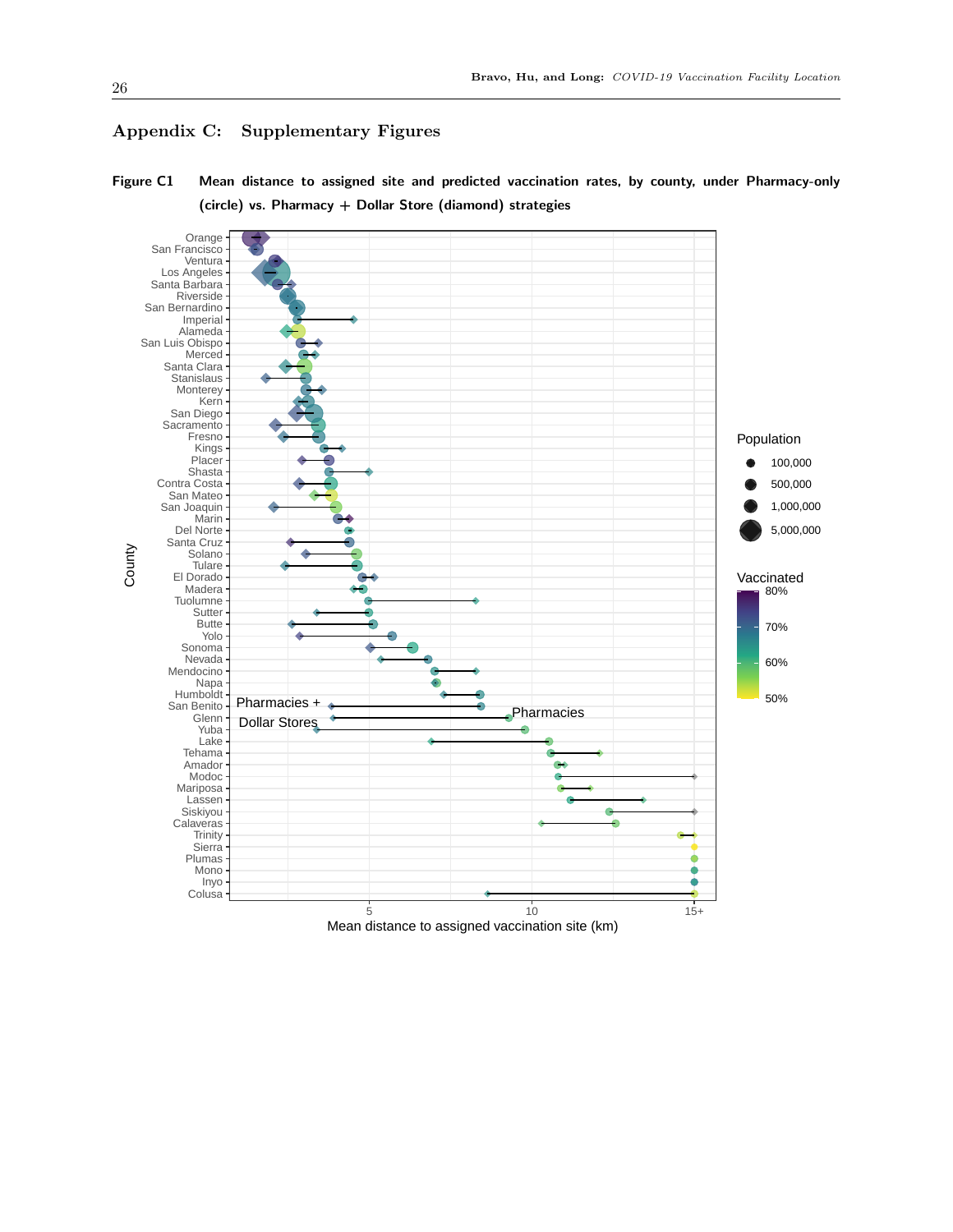Figure C2 Optimal number of stores under Pharmacy-only (x-axis) vs. Pharmacy + Dollar Store (y-axis) strategies



Note. Los Angeles County: 902 pharmacies and 1,069 pharmacies + dollar stores (484,531 additional vaccinations).

Figure C3 Optimal dollar store locations - Los Angeles County

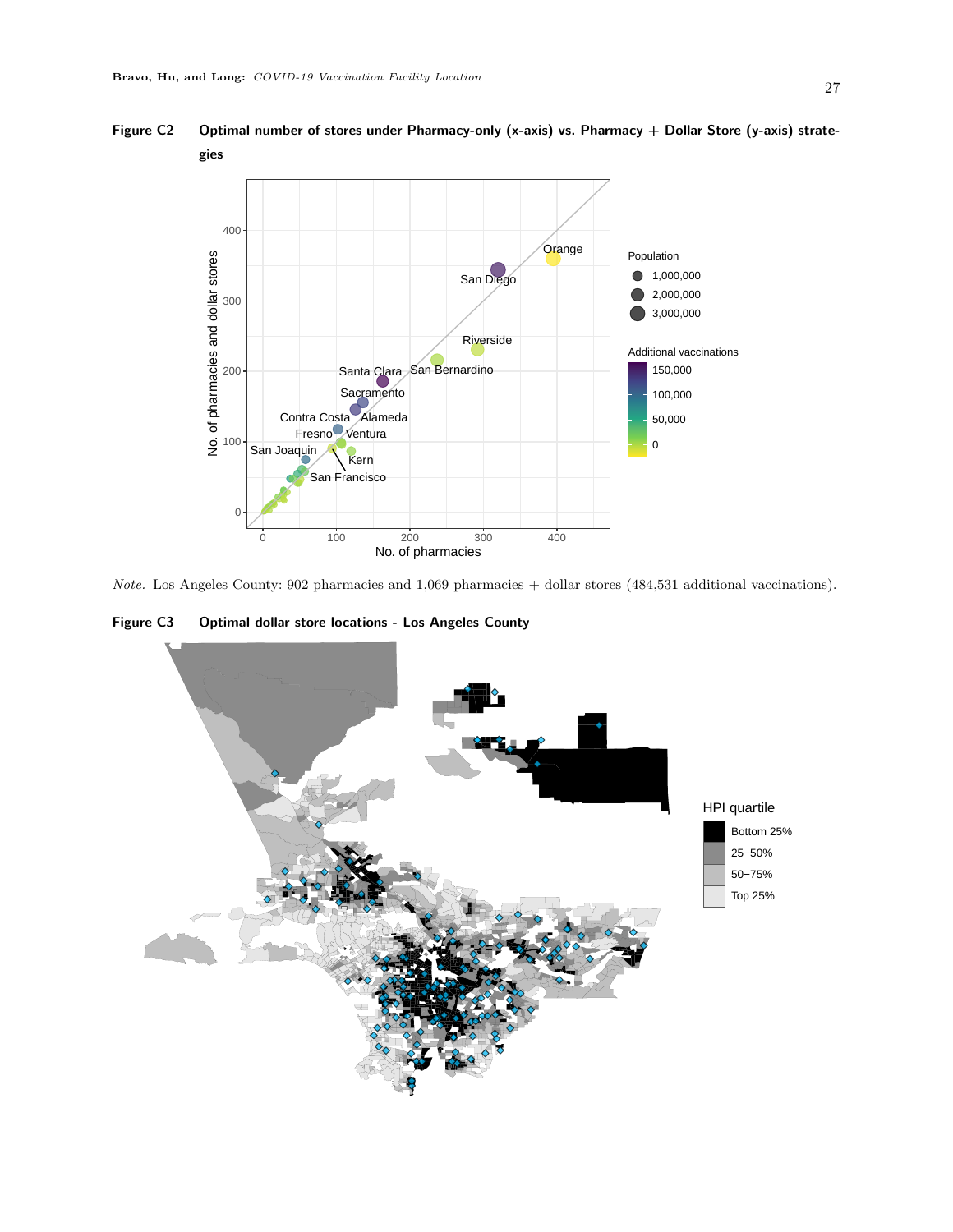

Figure C4 Optimal dollar store locations - San Diego County

Figure C5 Optimal dollar store locations - Riverside County



Figure C6 Optimal dollar store locations - Orange County

<span id="page-27-0"></span>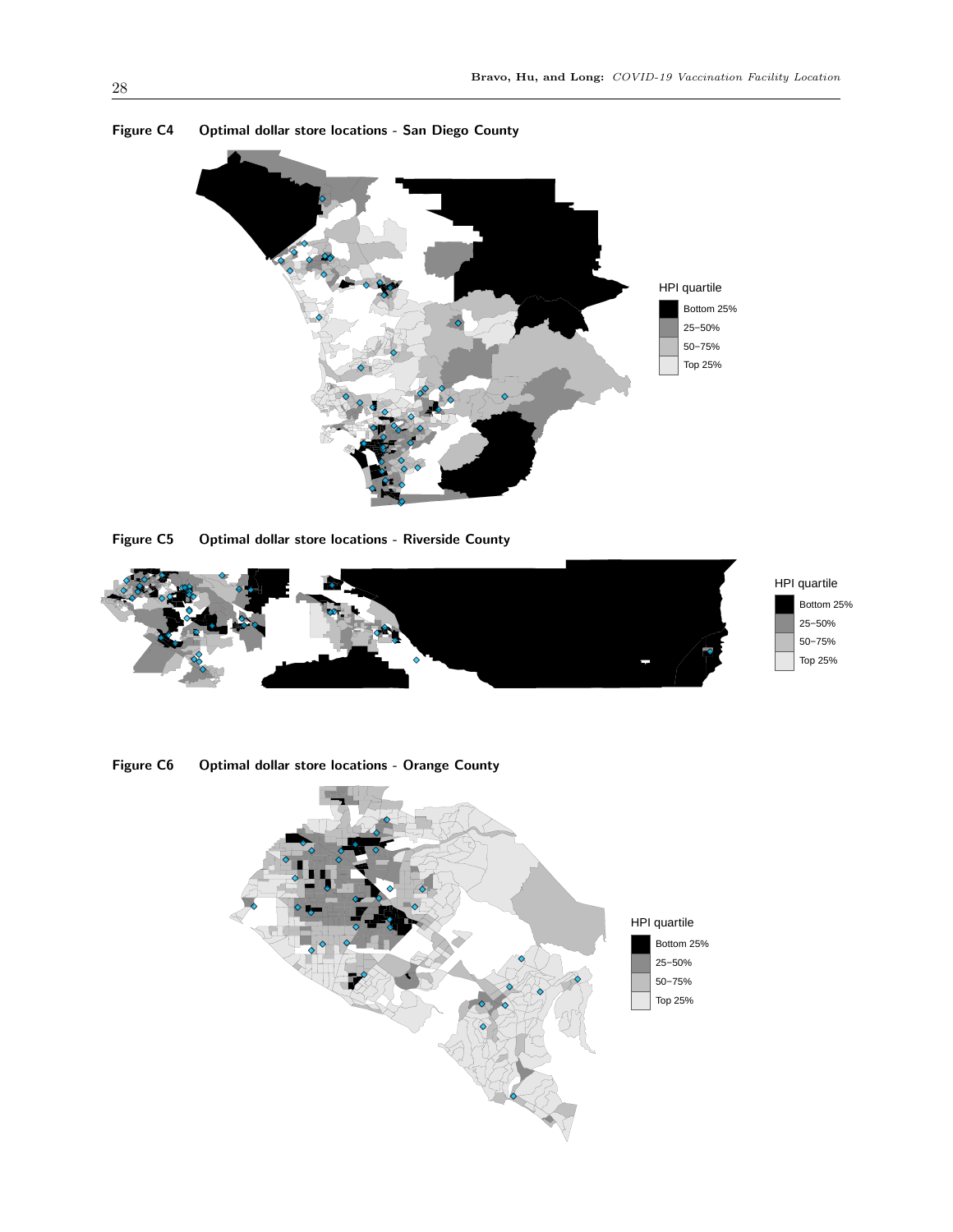#### Appendix D: Sensitivity Analysis

We analyze the sensitivity of our optimization results with respect to various assumptions. We vary the capacity  $\gamma$  of each vaccination site, the number of permissible vaccination locations M for a single region, and the estimated demand function  $\hat{V}$ . The resulting vaccinations and average distances per HPI quartile are reported in Table [D6.](#page-29-0)

#### D.1. Per-store Capacity

We consider a 20% increase in per-store vaccination capacity ( $\gamma = 0.84$ ), to allow for more flexibility in where residents are vaccinated. This could also be thought of as a temporal buffer in administering vaccinations, since residents are typically vaccinated in different time periods. Under the Pharmacy-only scenario, 20% higher store capacity leads to nearly 2 million  $(8\%)$  additional vaccinations because the average distance to a vaccination site drops from 2.9 km to 2.3 km, as more residents can be assigned to a closer vaccination site. The largest gains accrue to those in the lowest HPI, with 550,000 additional predicted vaccinations, a 10% increase.

Under the Pharmacy  $+$  Dollar strategy, vaccination rates are higher than with the Pharmacy-only strategy, assuming a baseline capacity  $\gamma = 0.70$ ; increasing  $\gamma$  by 20% generates 5% more vaccinations when dollar stores are included in the feasible set. Once again, residents in the bottom 25% of HPI benefit the most with the greatest (35%) reduction in distance to a vaccination site. This occurs largely because the marginal dollar store opened is closer to the lowest HPI quartile, so increasing store capacity further benefits these individuals.

#### D.2. Closest Feasible Locations

Next, we vary the set of closest vaccination sites  $M \in \{5, 10, 20\}$  to cover each tract. Allowing a greater set of candidate locations increases model flexibility, but comes at the cost of requiring some people to travel farther to be vaccinated. Under larger values of M, residents can access more vaccine supply—but at a greater distance—two counterbalancing effects in determining vaccination uptake.

Increasing M under the Pharmacy-only strategy, we observe that the top HPI quartile witnesses a sizeable increase in distance to a vaccination site (from 3.0 km to 4.3 km, on average, in the base case), but vaccination rates are only modestly affected since these communities are less sensitive to distance compared to lower HPI regions. In some sense, the facility location model protects lower HPI regions from assigning them to excessively far-away vaccination sites because their vaccination demand elasticity is significantly steeper, even with small increases in distance. We observe qualitatively similar results under the Pharmacy + Dollar strategy: increasing the set of feasible stores shifts more of the burden to higher HPI regions, as expected.

While we assume a homogeneous M for all HPI quartiles, in practice residents of high HPI regions may consider a greater set of sites (larger  $M$ ) when seeking vaccination (e.g., due to better transportation access), which could potentially lead to even higher vaccination uptake than currently predicted by the model.

We note that dollar stores appear more beneficial when residents have limited options for vaccination, or face limited vaccine supply (*i.e.*, when M and  $\gamma$  are small). In these settings, dollar stores offer considerable benefit for lower HPI quartiles, the exact communities facing extra vaccination hurdles due to, for example, limited transportation options, inflexible work or childcare schedules, or living within a pharmacy desert.